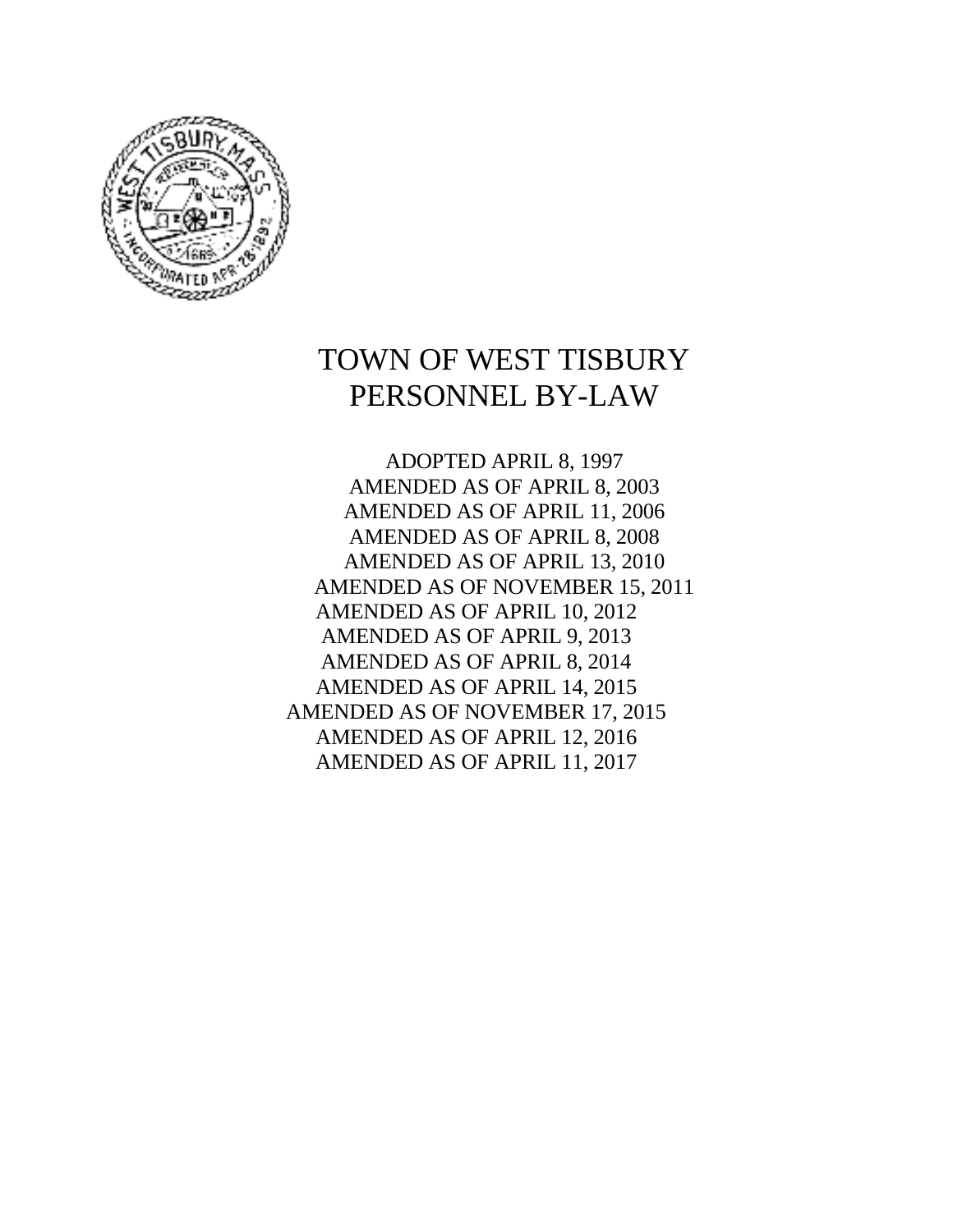# TABLE OF CONTENTS

| 1.0       | <b>General Provisions</b>               | Page           |
|-----------|-----------------------------------------|----------------|
| $1-1.$    | Authorization                           | 1              |
| $1-2.$    | Purpose                                 | $\mathbf{1}$   |
| $1-3.$    | Application                             | $\mathbf{1}$   |
| $1-4.$    | Personnel Board                         | $\overline{2}$ |
| $1-5.$    | Rules of Interpretation                 | $\overline{2}$ |
| $1-6.$    | Definitions                             | $\overline{2}$ |
| $1 - 7.$  | Amendment of the By-law                 | $\overline{4}$ |
| 2.0       | Administration                          | $\overline{4}$ |
| $2-1.$    | Responsibilities of the Personnel Board | $\overline{4}$ |
| 3.0       | <b>Personnel Records</b>                | 5              |
| $3-1.$    | <b>Centralized Record Keeping</b>       | 5              |
| $3-2.$    | <b>Contents of Records</b>              | 5              |
| $3-3.$    | <b>Access to Records</b>                | 5              |
| $3-4.$    | Release of Information                  | 6              |
| 4.0       | <b>Recruitment and Appointment</b>      | 6              |
| $4-1.$    | Coverage                                | 6              |
| $4-2.$    | Policy                                  | 6              |
| $4 - 3$ . | Recruitment                             | 6              |
| $4 - 4.$  | Appointment                             | $\overline{7}$ |
| $4 - 5.$  | Failure to Report                       | $\overline{7}$ |
| 5.0       | Orientation and Probation               | $\tau$         |
| $5-1.$    | Coverage                                | 7              |
| $5-2.$    | Policy                                  | $\tau$         |
| $5-3.$    | Orientation                             | $\overline{7}$ |
| $5-4.$    | Probationary Period                     | 8              |
| 6.0       | <b>Classification Plan</b>              | 8              |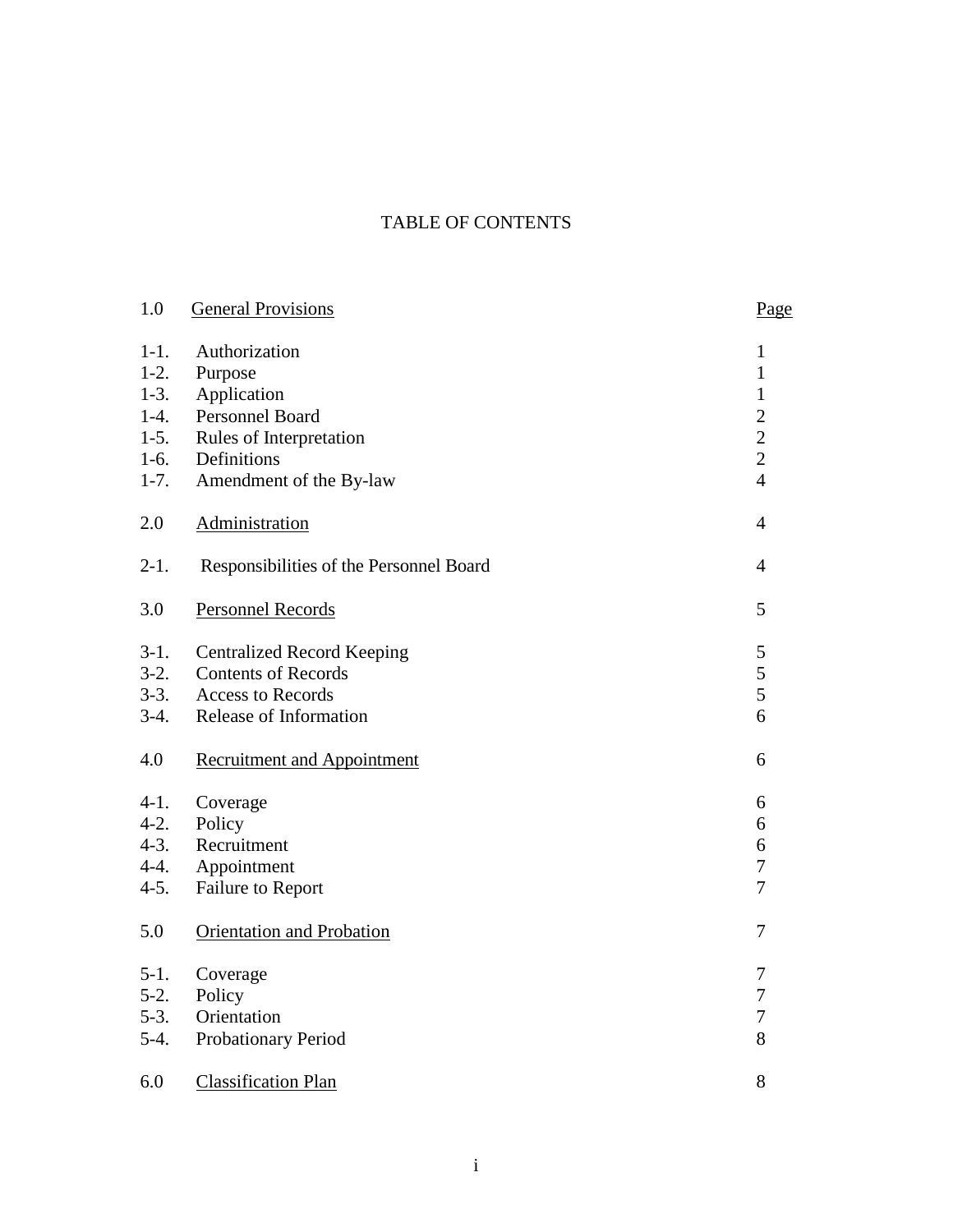| $6-1.$   | Coverage                                           | 8  |
|----------|----------------------------------------------------|----|
| $6-2.$   | Policy                                             | 8  |
| $6-3.$   | Contents of the Classification Plan                | 9  |
| $6-4.$   | Administration of the Classification Plan          | 9  |
| $6-5.$   | <b>Classification of New Positions</b>             | 10 |
| $6-6.$   | Reclassification of Positions and Periodic Reviews | 10 |
| $6-7.$   | The Classification Plan                            | 10 |
| 7.0      | <b>Compensation Plan</b>                           | 10 |
| $7-1.$   | Coverage                                           | 10 |
| $7-2.$   | Policy                                             | 10 |
| $7-3.$   | Pay Schedule                                       | 10 |
| $7-4.$   | <b>Starting Rates for New Appointments</b>         | 10 |
| $7-5.$   | <b>Step Increases</b>                              | 11 |
| $7-6.$   | <b>Performance Evaluations</b>                     | 11 |
| $7-7.$   | Promotion                                          | 11 |
| $7-8.$   | Working Out of Grade                               | 11 |
| $7-9.$   | Notice of Employment                               | 11 |
| 8.0      | Overtime                                           | 11 |
| $8-1.$   | Coverage                                           | 11 |
| $8-2.$   | Policy                                             | 11 |
| $8-3.$   | Authorization                                      | 12 |
| 9.0      | <b>Police Department</b>                           | 12 |
| $9-1.$   | Coverage                                           | 12 |
| $9-2.$   | <b>Court Time</b>                                  | 12 |
| $9-3.$   | Duty Overtime                                      | 12 |
| $9-4.$   | <b>Extra Duty</b>                                  | 12 |
| $9 - 5.$ | On Call Duty                                       | 12 |
| $9-6.$   | Detective Stipend                                  | 13 |
| $9 - 7$  | <b>Shift Differential</b>                          | 13 |
| $9 - 8$  | <b>Working on Vacation</b>                         | 13 |
| 10.0     | Holidays                                           | 13 |
| $10-1.$  | Coverage                                           | 13 |
| $10-2.$  | <b>Recognized Holidays</b>                         | 13 |
| $10-3.$  | Terms of Holiday Pay                               | 13 |
| 11.0     | Vacation Leave                                     | 14 |
| $11-1.$  | Coverage                                           | 14 |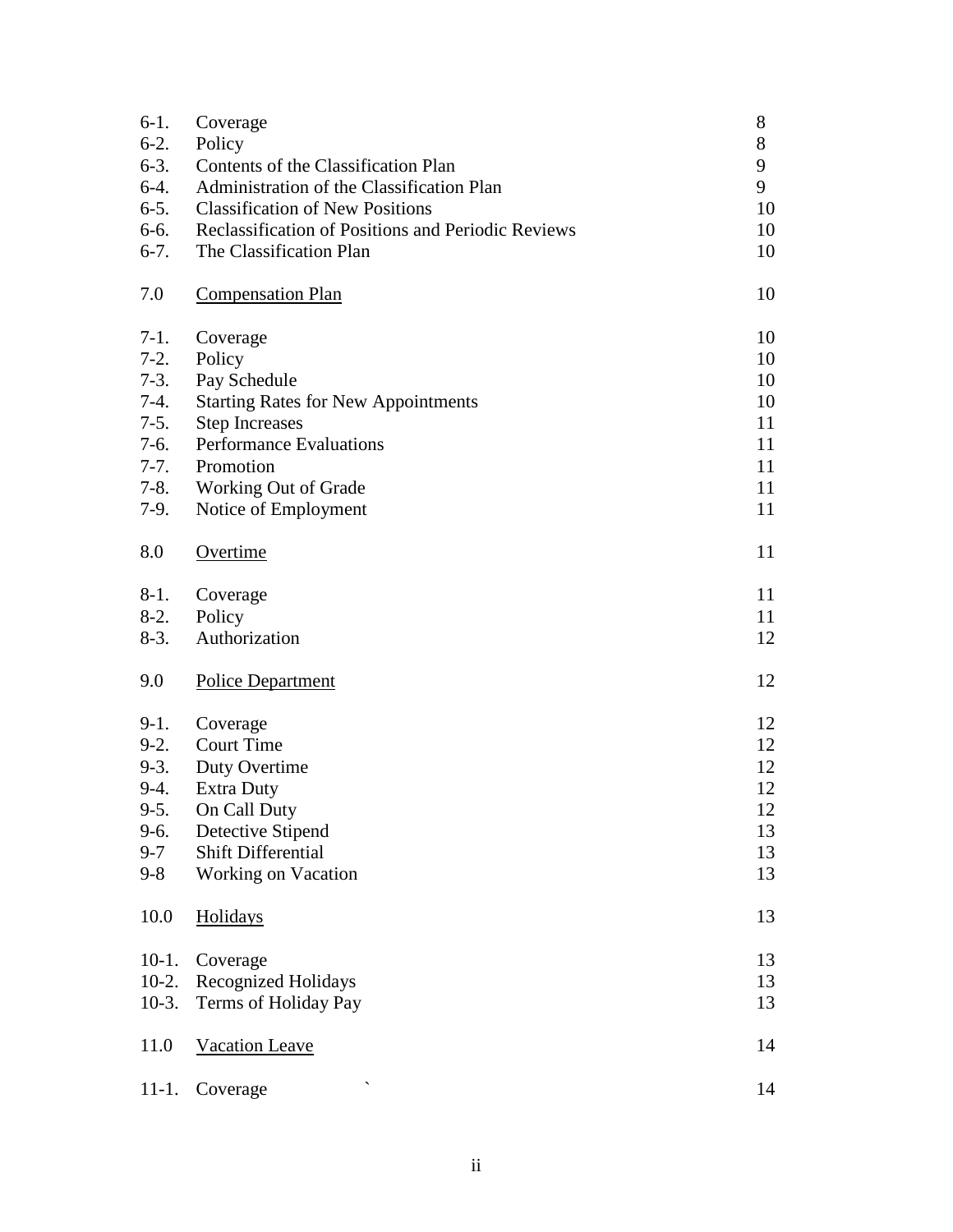|         | 11-2. Vacation Granted                              | 14 |
|---------|-----------------------------------------------------|----|
|         | 11-3. Scheduling                                    | 14 |
|         | 11-4. Vacation Benefits upon Termination            | 14 |
|         | 11-5. Other Uses of Vacation Leave                  | 15 |
|         | 11-6. Additional Days' Vacation                     | 15 |
|         | 11-7. Working on Vacation                           | 15 |
| $11-8.$ | <b>Return of Former Employees</b>                   | 15 |
| $11-9.$ | Entitlement When On Leave with Pay                  | 15 |
| 12.0    | Sick Leave                                          | 15 |
| $12-1.$ | Coverage                                            | 15 |
|         | 12-2. Granting of Sick Leave                        | 15 |
|         | 12-3. Use of Sick Leave                             | 15 |
|         | 12-4. Illness in Immediate Family                   | 15 |
|         | 12-5. Accrual of Sick Leave                         | 16 |
|         | 12-6. Separation Benefit                            | 16 |
|         | 12-7. Notification                                  | 16 |
|         | 12-8. Certification of Illness                      | 16 |
|         | 12-9. Sick Leave Register                           | 16 |
|         | 12-10. Workers' Compensation                        | 16 |
|         | 12-11. Sick Leave Bank                              | 16 |
| 13.0    | <b>Bereavement Leave</b>                            | 17 |
|         | 13-1. Coverage                                      | 17 |
| $13-2.$ | Policy                                              | 17 |
|         |                                                     |    |
| 14.0    | <b>Temporary Military Leave</b>                     | 18 |
| $14-1.$ | Coverage                                            | 18 |
| $14-2.$ | Policy                                              | 18 |
| 15.0    | Jury Leave                                          | 18 |
| $15-1.$ | Coverage                                            | 18 |
| $15-2.$ | Policy                                              | 18 |
| 16.0    | <b>Family and Medical Leave</b>                     | 18 |
| $16-1.$ | Coverage                                            | 18 |
| $16-2.$ | Policy                                              | 18 |
| $16-3.$ | <b>Expiration of Entitlement</b>                    | 18 |
| $16-4.$ | <b>Intermittent Leave or Reduced Hours Schedule</b> | 18 |
| $16-5.$ | Relationship to Paid Leave                          | 19 |
| $16-6.$ | Notice                                              | 19 |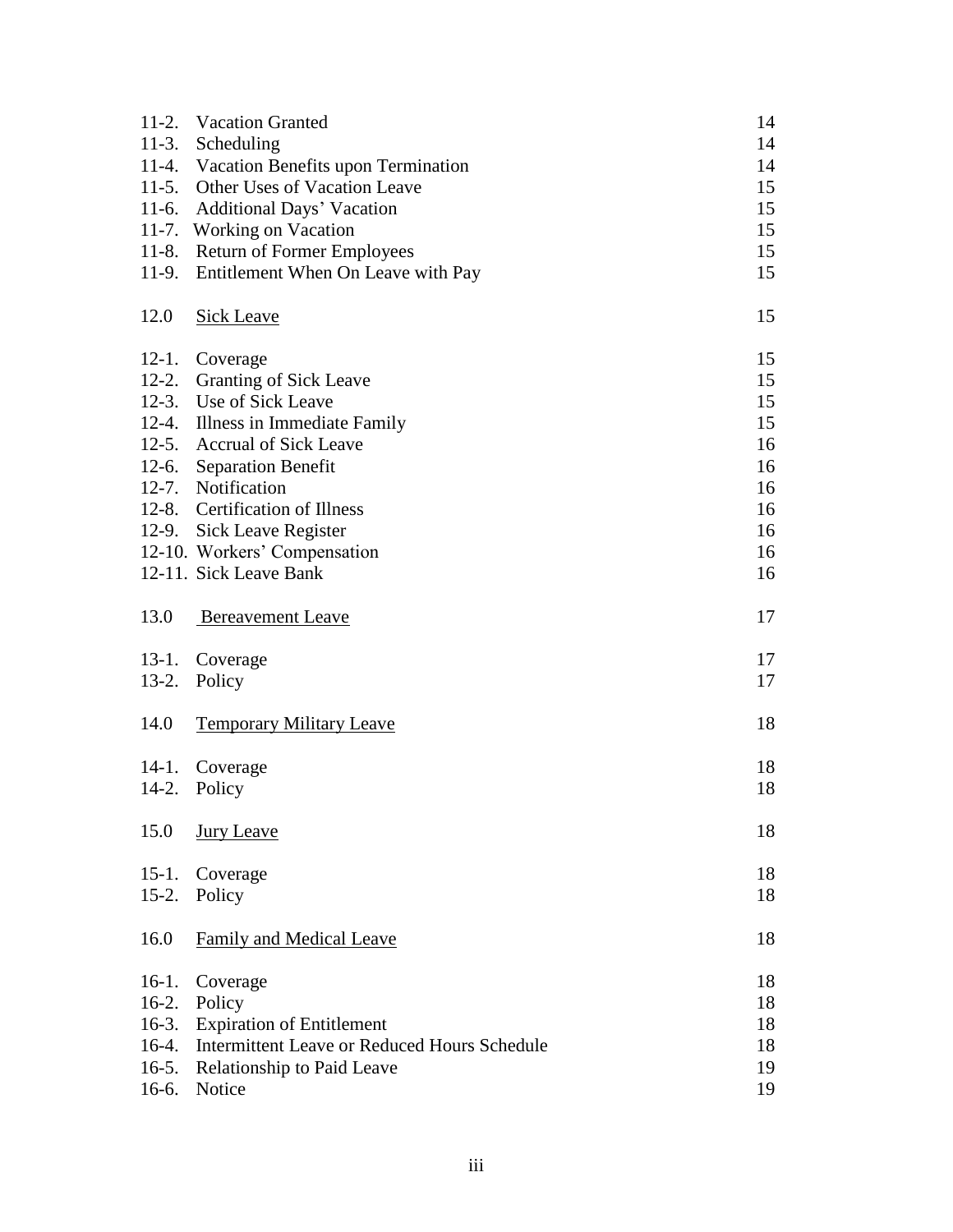| $16-7.$    | <b>Employment and Benefits Protection</b>          | 19 |
|------------|----------------------------------------------------|----|
| 17.0       | <b>Personal Leave</b>                              | 19 |
| $17-1.$    | Coverage                                           | 19 |
| $17-2.$    | Policy                                             | 19 |
| 18.0       | <b>Leaves of Absence</b>                           | 19 |
| $18-1.$    | Coverage                                           | 19 |
|            | 18-2. Policy                                       | 19 |
| $18-3.$    | Scheduling and Approval                            | 19 |
|            | 18-4. Benefit Entitlement                          | 20 |
| 19.0       | Longevity Pay                                      | 20 |
| $19-1.$    | Coverage                                           | 20 |
| $19-2.$    | Policy                                             | 20 |
|            | 19-3. When Paid                                    | 20 |
|            | 19-4. Definition of Continuous Employment          | 20 |
| 20.0       | <b>Sexual Harassment Policy</b>                    | 20 |
| $20-1.$    | Coverage                                           | 20 |
| $20-2.$    | Policy                                             | 20 |
| 21.0       | Safety                                             | 20 |
| $21-1.$    | Coverage                                           | 20 |
|            | 21-2. Policy                                       | 20 |
|            | 21-3. Procedures                                   | 20 |
| $21 - 4.$  | Responsibilities of Department Heads and Employees | 21 |
| $21-5.$    | Disciplinary Action                                | 21 |
| 22.0.      | <b>Standards of Conduct</b>                        | 21 |
| $22 - 1$ . | Coverage                                           | 21 |
| $22 - 2.$  | Policy                                             | 21 |
| 23.0.      | <b>Disciplinary Policy</b>                         | 21 |
| $23-1.$    | Coverage                                           | 21 |
| $23-2.$    | Policy                                             | 21 |
| $23-3.$    | <b>Reasons for Disciplinary Action</b>             | 21 |
| $23-4.$    | <b>Disciplinary Procedures</b>                     | 22 |
| 24.0       | <b>Termination of Employment</b>                   | 23 |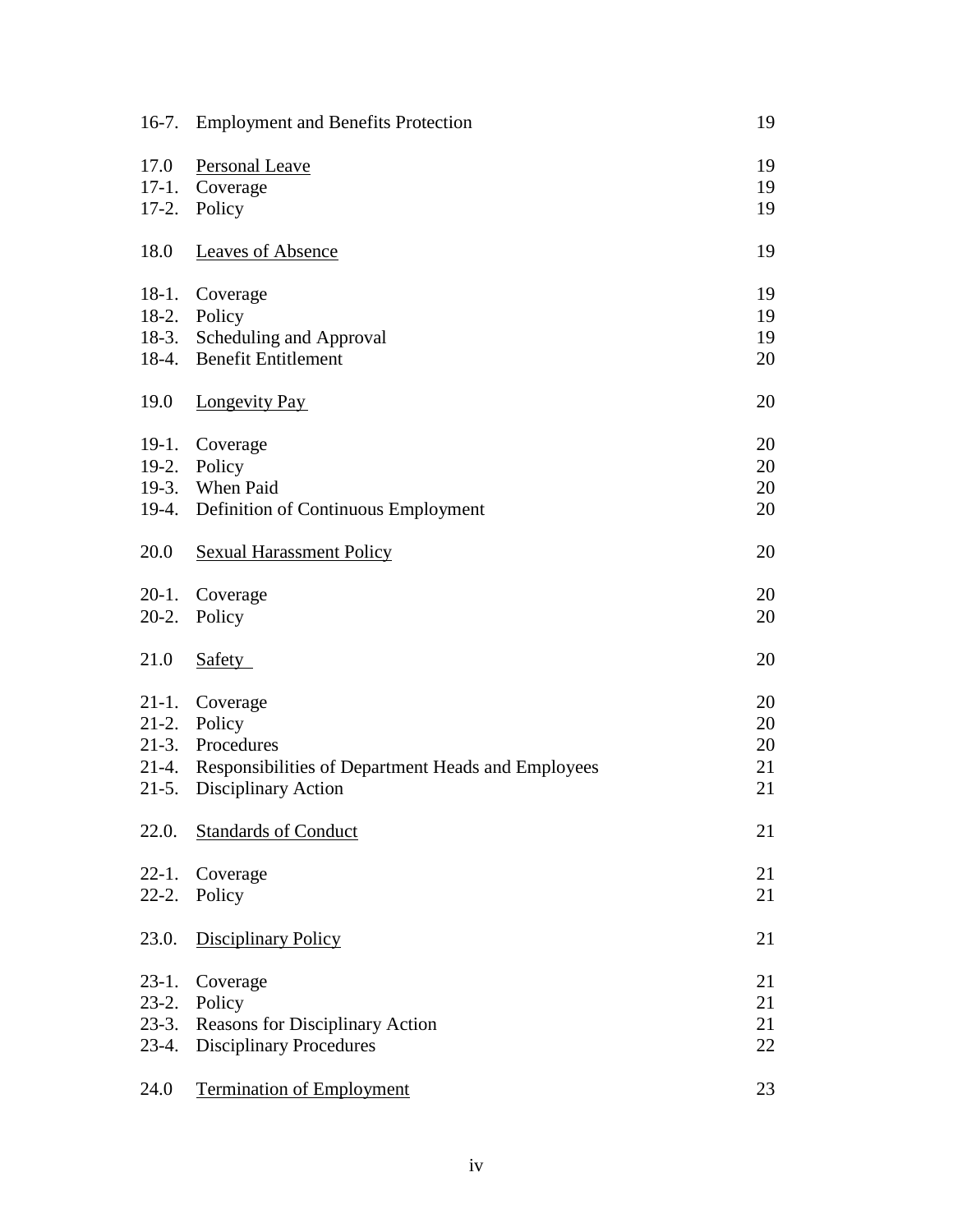| $24-1.$ | Coverage                             | 23 |
|---------|--------------------------------------|----|
| $24-2.$ | Policy                               | 23 |
|         | 24-3. Classifications                | 23 |
| 24-4    | <b>Performance Evaluation</b>        | 24 |
|         | 24-5. Rehire/Recall                  | 24 |
| 25.0    | Grievance Procedure                  | 24 |
| $25-1.$ | Coverage                             | 24 |
| $25-2.$ | Policy                               | 24 |
|         | 25-3. Grievance Procedure            | 25 |
| 26.0    | Classification and Compensation Plan |    |
|         | 26-1. Year-round Classification Plan | 26 |
|         | 26-2. Seasonal Classification Plan   | 27 |
|         | 26-3. Year Round Pay Schedule        | 28 |
|         | 26-4. Police Pay Schedule            | 28 |
| 26-5.   | Seasonal Pay Schedule                | 28 |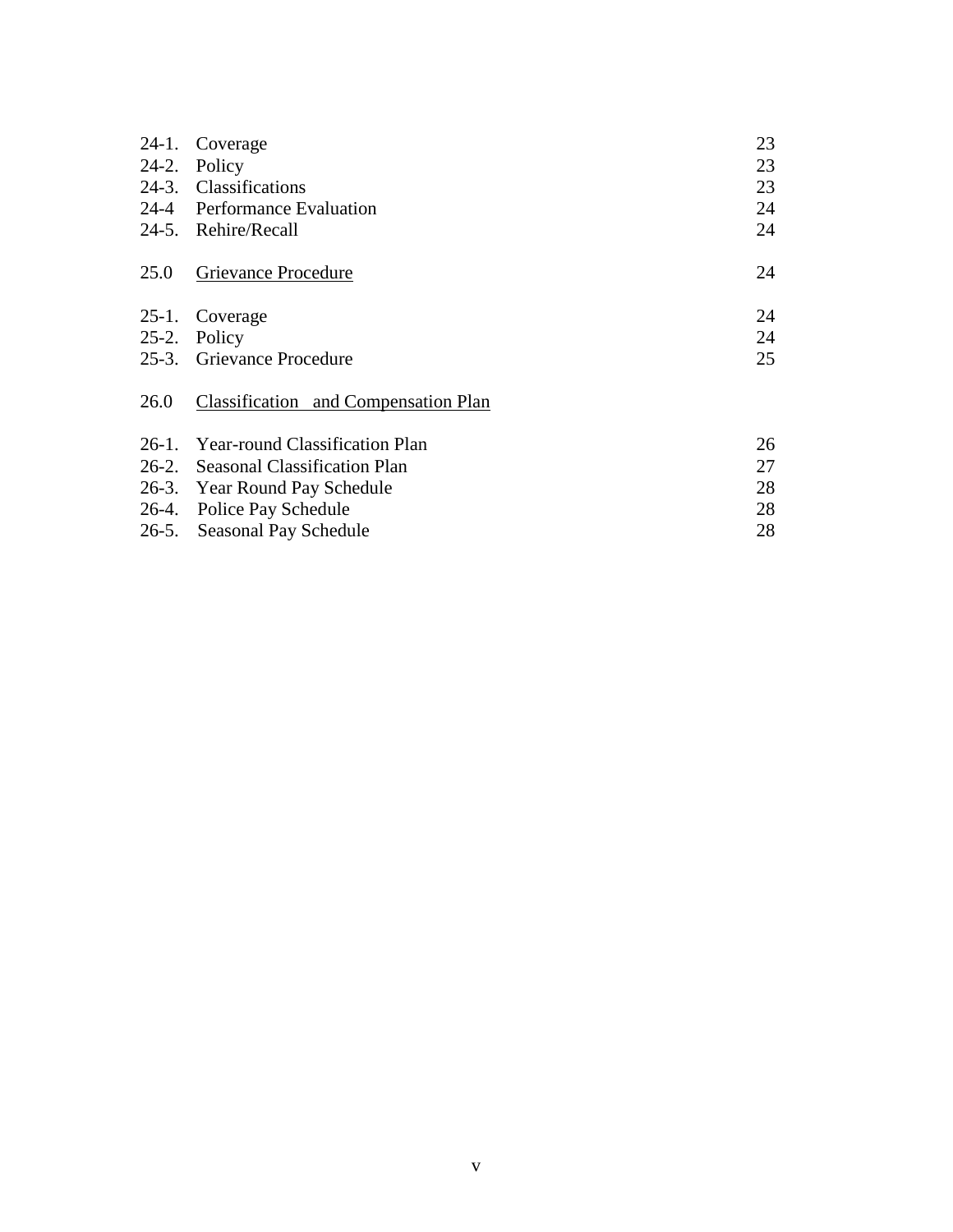#### 1.0 General Provisions

#### 1-1. Authorization

This By-law is adopted pursuant to the authority granted by Article LXXXIX of the Constitution of the Commonwealth and General Law, Chapter 4l, sections l08A and l08C and General Law Chapter 40, section 21.

### l-2. Purpose

The purpose of this By-law is to establish a system of personnel administration with policies and procedures governing employment within the Town of West Tisbury, which are consistent with the following merit principles:

- (a) Recruitment, selection, and advancement of personnel shall be based on ability, knowledge, education, and skill under fair and open competition.
- (b) Fair treatment of all applicants and employees shall be the goal in all aspects of the personnel system which shall be administered without regard to race, color, religion, sex, sexual orientation, gender expression, national origin, political affiliation, age, disability, or other non-merit factors and with proper regard for privacy and constitutional rights. (4/13/10)
- (c) Retention of employees shall be determined on the basis of their performance. A reasonable effort shall be made to assist employees with inadequate performance. If, following such effort, inadequate performance cannot be corrected, separation shall occur.
- (d) Employees shall be protected against coercion for partisan political purposes and shall be prohibited from using their official authority for the purpose of interfering with or affecting the result of an election or nomination for office. (4/8/03)

### 1-3. Application

- (a) All town departments and positions, including positions funded by a grant or other payment source, shall be subject to the provisions of the By-law except elected officials, those under the direction and control of the Up-Island Regional School District Committee, and employees covered by contractual agreement. Nothing in this By-law, however, shall bar extending the By-law to otherwise exempt employees or officials.(4/13/10)
- (b) Any grant written under the auspices of the Town shall comply with the Personnel By-law of the Town. Classification and compensation of grant employees and employees funded by other payment sources must be approved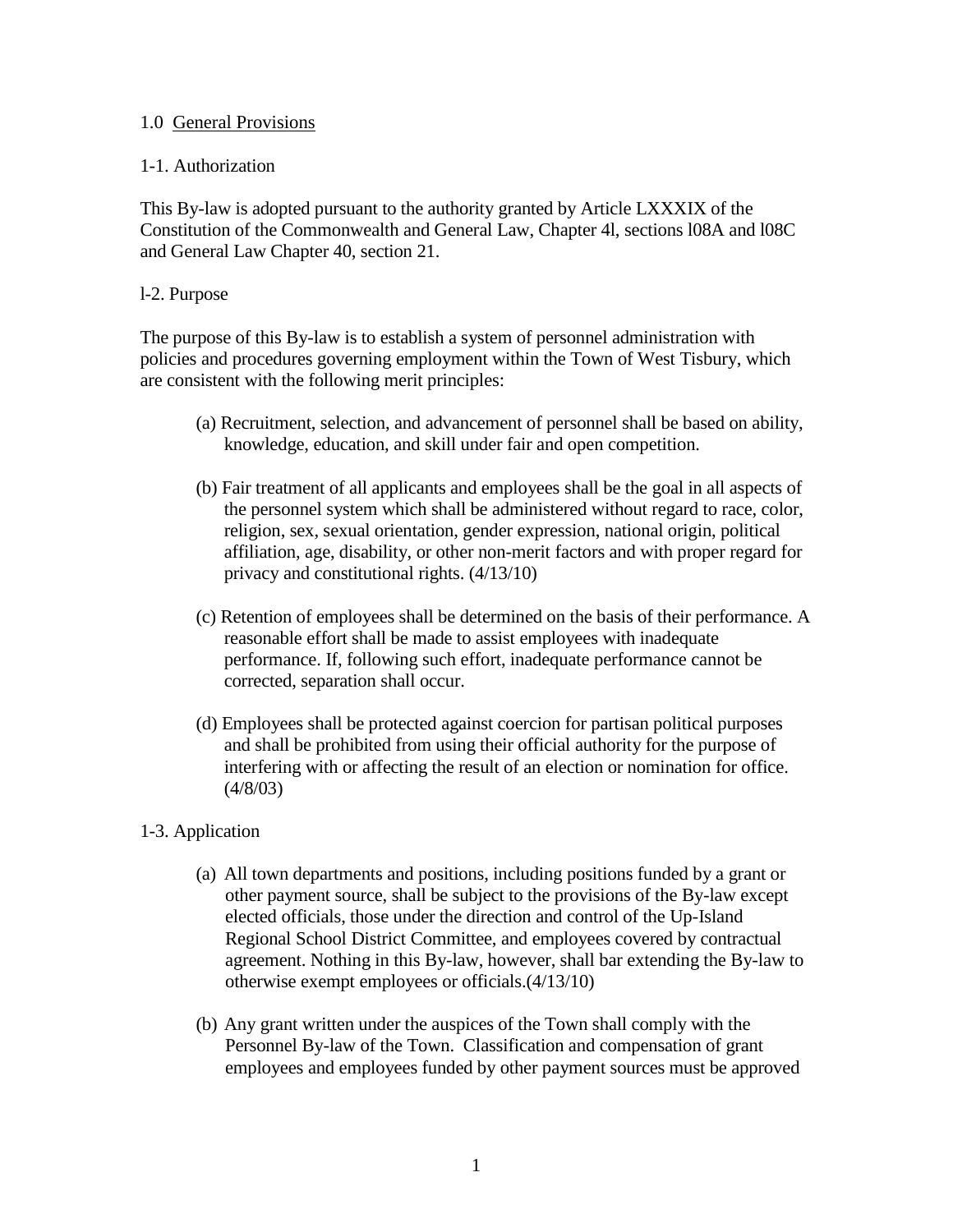by the Personnel Board. Benefits provided will be subject to the discretion of the Selectmen or the Personnel Board.

#### l-4. Personnel Board

The Board of Selectmen shall appoint a Personnel Board consisting of five members. Members shall serve for three-year terms. One of the members shall be a Town employee, nominated following election by the employees and appointed by the Selectmen. Said election shall be administered by the Town Administrator. Only employees described in 1-  $6$  (c  $\&$  d) shall be eligible to vote and serve on the Board. No elected official of the Town or more than one Town employee shall be appointed to the Board. (04/09/02) (4/13/10)

### 1-5. Rules of Interpretation

- (a) The By-law is intended to be in accordance with all applicable state and federal laws and collective bargaining agreements. In the event of inconsistencies with the applicable state or federal law or collective bargaining agreement, the applicable law or agreement shall apply.
- (b) Words imparting the singular number may extend and be applied to several persons; words imparting the masculine gender shall include the feminine gender.
- 1-6. Definitions

The following definitions shall apply:

- (a) "Town" shall mean the Town of West Tisbury.
- (b) "Employee" shall mean an employee of the Town occupying a position in the classification plan.
- (c) "Full-time Employee" shall mean an employee working twenty (20) or more hours per week for fifty-two (52) weeks a year, minus authorized leaves provided for in these Personnel By-laws. Leaves and benefits shall be based on the average number of hours or days of work such employee is required to perform. An employee working more than one part-time job whose hours total twenty (20) or more per week shall be considered full time.
- (d) "Part time Employee" shall mean an employee working less than twenty (20) hours per week for fifty-two (52) weeks a year. Part time employees will not be eligible for leaves and benefits as outlined in this By-law.
- (e) "Temporary Employee" shall mean any employee retained to accomplish a specific task, for a period not to exceed six (6) calendar months. The position will be paid from the existing regular compensation plan, at the appropriate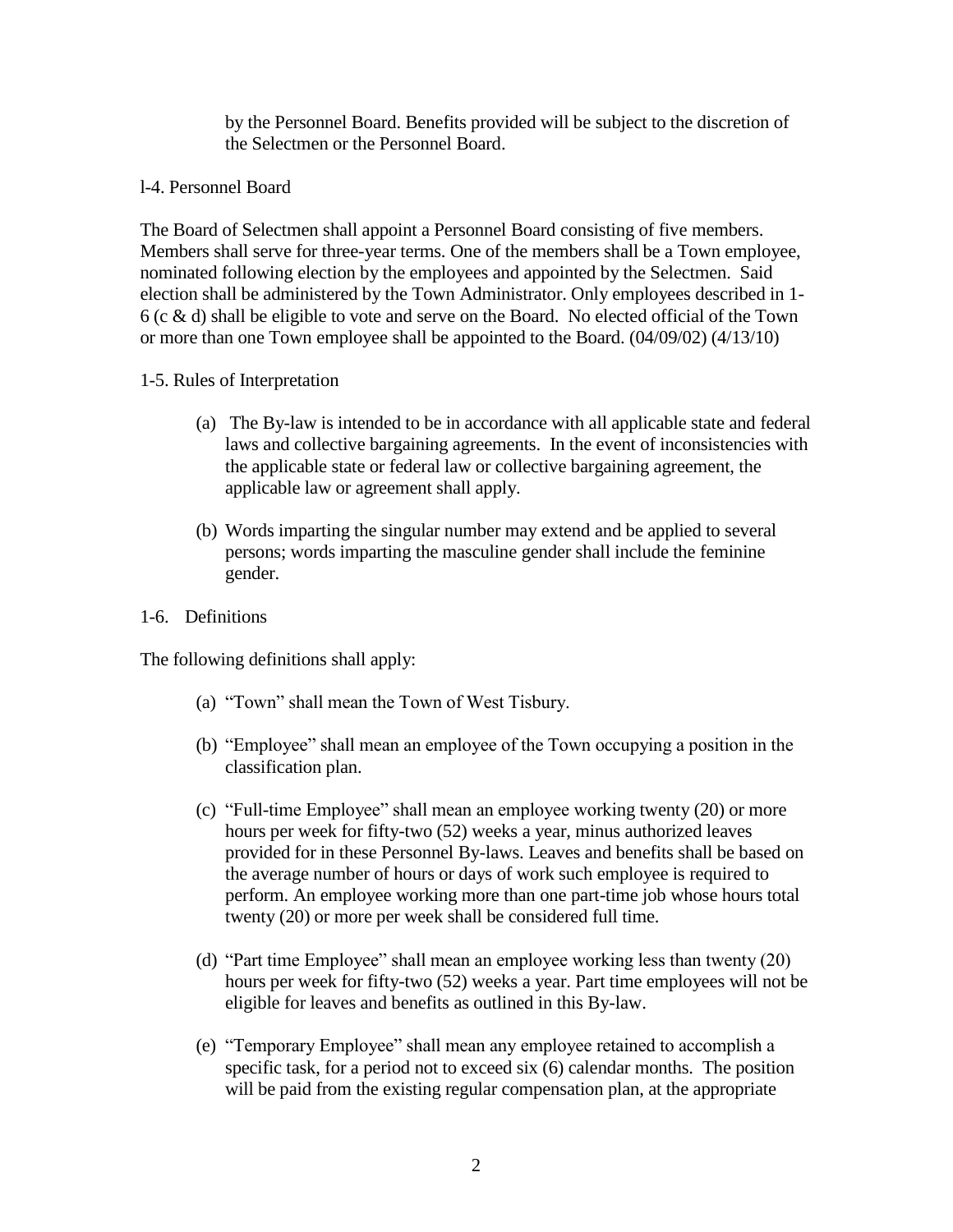level. Temporary employees are not eligible for benefits as outlined in this By-Law.

- (f) "Seasonal Employee" shall mean an employee hired for an annually recurring position, not to exceed six (6) calendar months. Seasonal employees will be paid from the Seasonal Compensation Plan, and may acquire step increases after the first year of employment upon the recommendation of the hiring authority. Seasonal employees are not eligible for benefits as outlined in this By-law.
- (g) "Contract Employee" shall mean any employee hired for a specific task through a bidding process. The contract employee's compensation will be determined through negotiations for the contract. Contract employees' compensation will not be controlled by the regular compensation plan, nor will they receive step increases if hired more than once. They are not eligible for benefits under this By-law.
- (h) "Grant Employee" shall mean any non-contractual individual employed by the Town under the auspices of a grant.
- (i) "Emergency Employee" shall mean any employee hired on a non-competitive basis for a period of time not to exceed forty-five (45) days. An emergency employee is hired as a substitute for a regular full or part-time employee who is on leave, has left the position and a replacement has yet to be hired or for similar unforeseen circumstances, to prevent stoppage of public business. Emergency hiring is a form of temporary hiring. The employee will be paid at the same grade, but not necessarily the same step, as the employee being replaced. (4/13/10)
- (j) "Appointing or Hiring Authority" shall mean any board or official authorized by General Law or otherwise to appoint employees. An employee of an elected board shall be hired by the board; an employee of an appointed board shall be hired by the Board of Selectmen. (4/8/03)
- (k) "Department Head" shall mean the official, individual, board, or other body directly responsible for supervising a department's operations and activities. For the purpose of this By-law, where the employee in question is the Department Head or the only employee, the Appointing Authority shall be deemed the Department Head.
- (l) "Department" shall mean any department, board, committee, commission, or other agency of the Town subject to this By-law.
- (m) "Continuous Service" shall mean employment uninterrupted except by authorized leaves.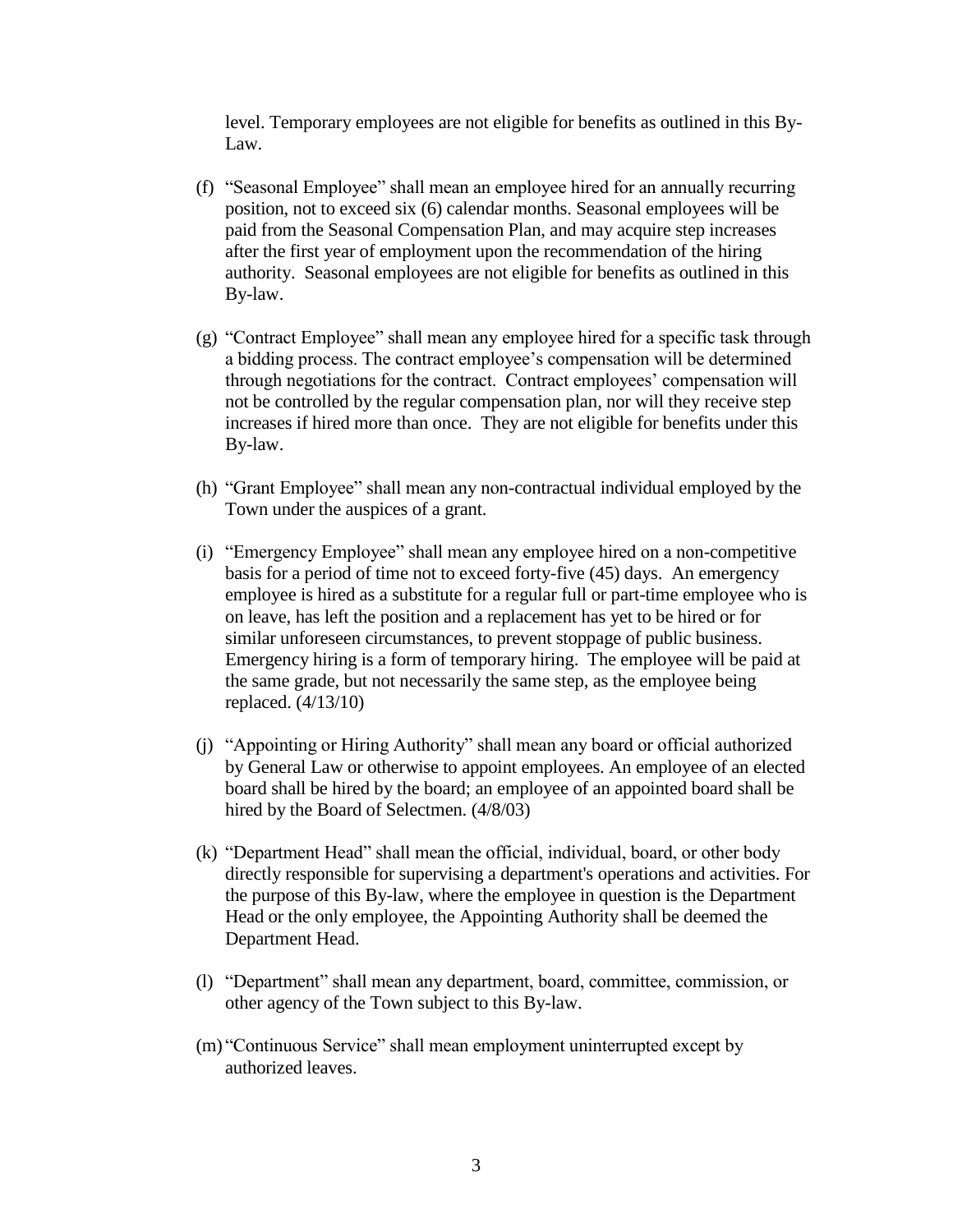- (n) "Day" shall mean the average number of regularly scheduled working hours the employee is required to perform his/her duties for the Town in a given twentyfour (24) hour period. For employees with variable or unscheduled working hours, "Day" shall mean the average weekly total of hours worked, divided by five. (4/8/03) (4/13/10)
- (o) "Service" for the purpose of vacation status only, shall mean paid service in the Commonwealth or in any political subdivision thereof prior to entry into Town service, provided that no break in service of three years or more occurred between such termination of employment and entrance into service of the Town. In order to credit such prior service towards the establishment of vacation status, a person must be employed by the Town a full year and submit to his/her Department Head documentation of such service executed by the appropriate official of the Commonwealth or any of its political subdivisions. ( 4/13/10)

l-7. Amendment of the By-law. This By-law may be amended at any annual or special Town Meeting.

### 2.0 Administration

2-l. Responsibilities of the Personnel Board. The Personnel Board shall be responsible for the administration of this By-law. The responsibilities of the Personnel Board shall be as follows:

- (a) Maintain an effective personnel system, by establishing policies, procedures and regulations to ensure proper administration of the Town's Personnel Bylaw, and prepare an annual report.
- (b) Formulate and review the classification and compensation plans every five (5) years and annually review the pay schedule as set forth in Section 7.3 of this By-law. The classification and compensation plans will be reviewed concurrently.
- (c) Evaluate and classify positions, review requests for reclassification, and cause a review of all positions in the classification plan at appropriate intervals in accordance with proper personnel practices.
- (d) Monitor the implementation of the Town's personnel By-law and practices.
- (e) Provide advice and assistance to Department Heads, supervisory personnel and employees on all aspects of personnel management.
- (f) Supervise and maintain a centralized personnel record keeping system.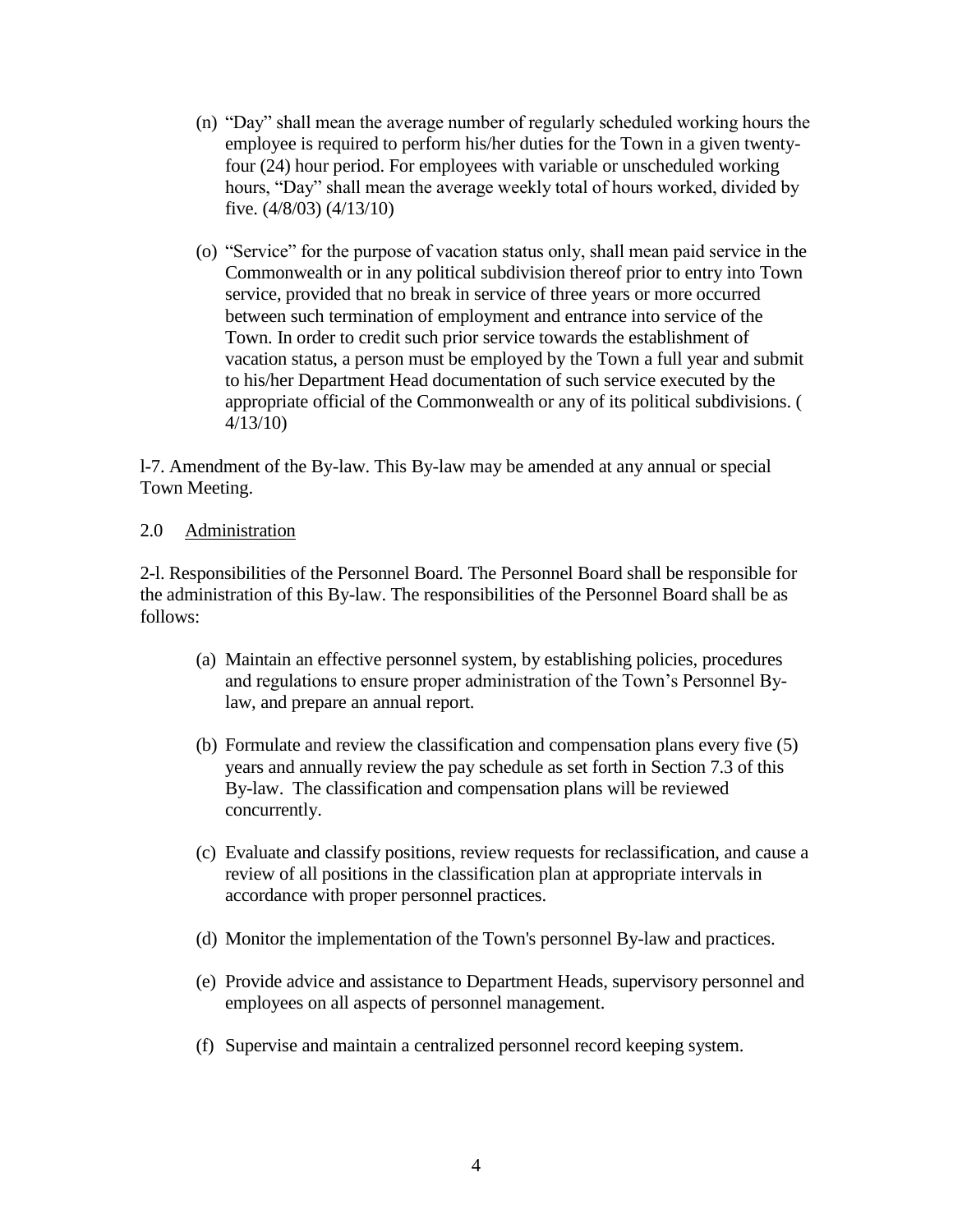- (g) Evaluate the effectiveness of forms used in the administration of this By-law and update as necessary. (4/8/03)
- (h) Approve step increases as recommended by Department Heads and Appointing Authorities.
- (i) Review and recommend the annual wage adjustment percentage, as appropriate, subject to Town Meeting approval.
- (j) The Personnel Board may employ assistance and incur expenses, as it deems necessary, subject to appropriation of funds.

### 3.0 Personnel Records

3-l. Centralized Record Keeping. The Personnel Board shall be responsible for establishing and maintaining personnel records as may be required by law and are necessary for effective personnel management. All employees shall comply with and assist in furnishing records, reports and information as may be requested by the Personnel Board.

- 3-2. Contents of Records. The Personnel Board shall maintain an individual personnel file for each employee which may include, but not be limited to, the following:
	- (a) The employment application.
	- (b) A copy of all background investigation reports.
	- (c) A copy of any physical examination reports and health reports shall be kept in a sealed envelope in the employee's personnel file or in a separate file and maintained in accordance with applicable law or regulations.
	- (d) A report of all personnel actions reflecting the original appointment, promotion, demotion, reassignment, transfer, separation, or layoff. Results of tests, history of employment and correspondence directly related to the employee's past employment record, reclassification or change in the employee's rate of pay or position title, commendations, records of disciplinary action, employee's response to disciplinary action, training records, performance evaluation, and other records that may be pertinent to the employee's employment record.

3-3. Access to Records. Personnel records shall be considered confidential and access to records shall, unless circumstances dictate otherwise, be limited to the chairman of the Personnel Board, persons authorized by the Personnel Board, appointing authorities, the Board of Selectmen, and the Town Administrator. Any employee may upon request to the Personnel Board have access to review his personnel file. The employee's review of their employment record shall be in the presence of an authorized personnel employee, the Town Administrator, or the Board of Selectmen.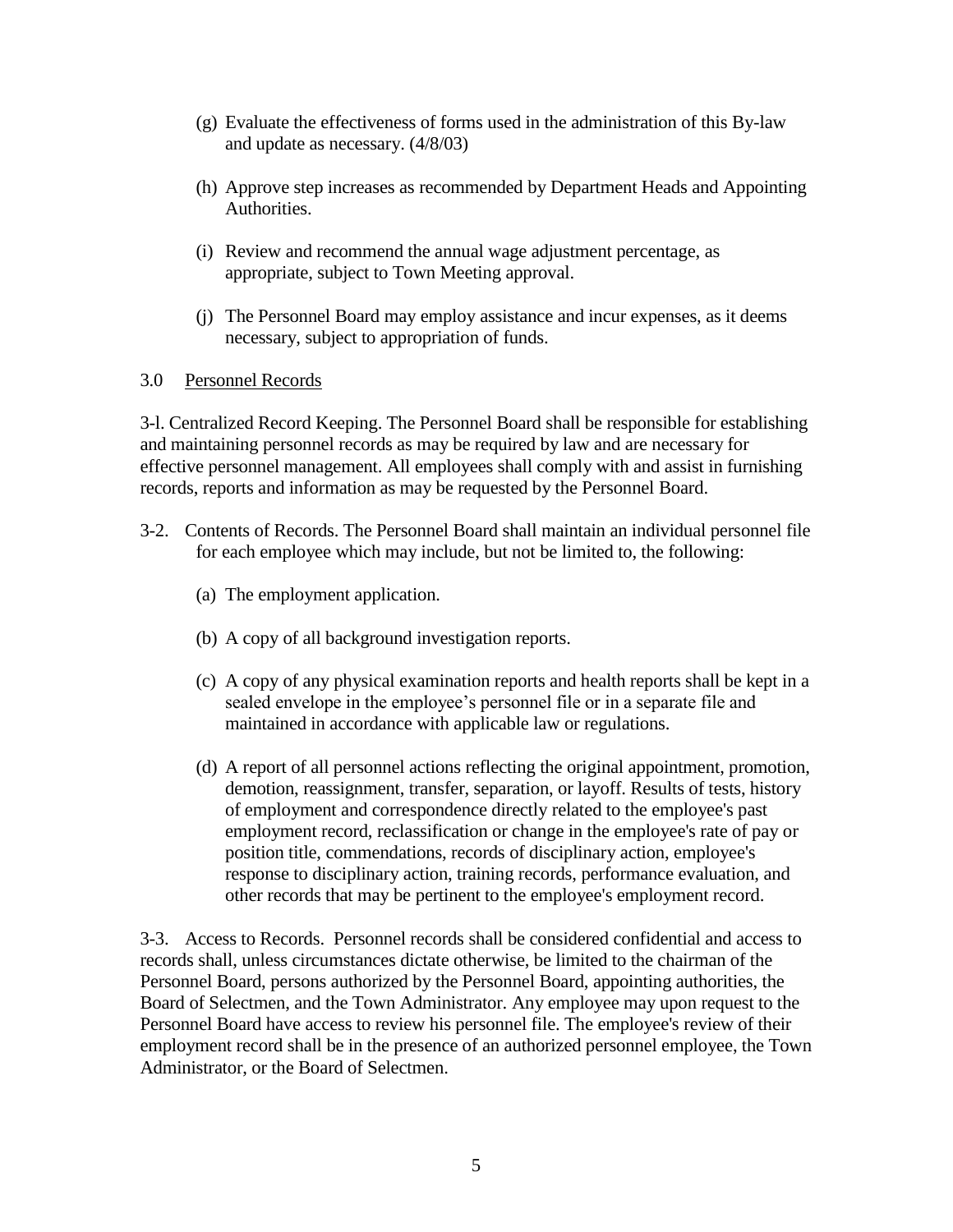3-4. Release of Information. Unless written authorization is received from an employee, no information concerning that employee other than employment verification shall be released, unless dictated by law.

### 4.0 Recruitment and Appointment

4-l. Coverage. All employees.

4-2. Policy. The Town shall make every effort to attract and employ qualified persons. Every person regardless of age, race, creed, color, nationality, religion, sex, sexual orientation, gender expression or disability applying for employment in the town shall receive equal treatment. The recruitment, selection and promotion of candidates and employees shall be based solely on job-related criteria as established in the position descriptions and in accordance with proper personnel practices.

4-3. Recruitment. All Department Heads shall be responsible for the recruitment and selection of personnel. The qualifications, classification and wage range for positions shall be established in accordance with the classification and compensation plans.

- (a) Notice of Vacancies. Department Heads shall, upon the identification of a vacancy or on the authorization of a new position, prepare a job vacancy notice. The job vacancy notice shall include: the job title, major duties of the position, qualifications, wage range, a closing date for applications, and application instructions.
- (b) Posting and Advertisement of Job Vacancy Notices. Notices of vacant positions, not including emergency appointments, shall be posted for fourteen (l4) business days on the Town Hall bulletin board. Job vacancy notices shall be placed in a local newspaper at least fourteen (14) days prior to the close of applications. Advertising should be adequate to ensure that a sufficient number of qualified applicants apply for available vacancies.
- (c) Applications. All candidates applying for employment in the Town shall complete an official employment application form and return the form to the Appointing Authority prior to the end of the working day of the closing date specified for the position announcement. Each applicant shall sign the form, and the truth of all statements shall be certified by the applicant's signature. All candidates who complete the employment application form accurately and honestly shall be entitled to a fair and equitable review of their qualifications.
	- (d) Examinations. The Appointing Authority may require an examination as one part of the selection process. Examinations may be written, oral, practical, physical or any combination thereof and shall be relevant to the requirements of the position. A pre-employment physical examination may be required of all full time new personnel by a practicing physician, approved by the Department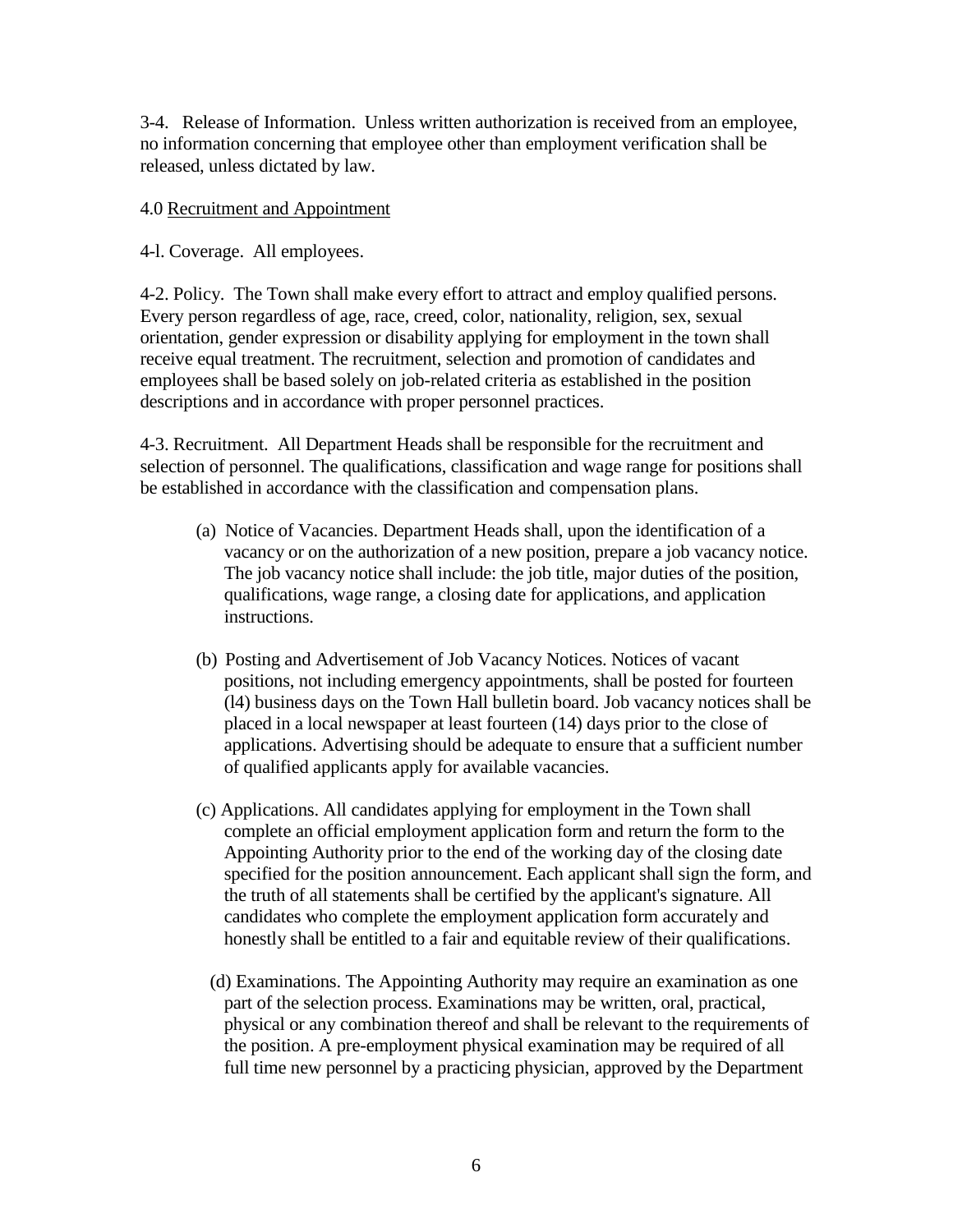Head. This report is to be made on a form provided by the Town. Examination is to be at the expense of the Town.

- (e) References. A candidate's former employers, supervisors, and other references shall be contacted as part of the selection process. References and other background investigations shall be documented and made part of the applicant's file. All reference checks and investigations shall be completed prior to the offer of employment.
- (f) Application Records. The application, documentation of reference checks, and related documents submitted shall be maintained by the Department Head and after filling of a vacancy materials shall be turned over to the Personnel Board. The Personnel Board shall maintain application records for the period required by law. Appointing authorities, Department Heads and the Personnel Board shall, to the extent possible, maintain the confidentiality of any application.

4-4. Appointment. The decision to hire an employee shall be initiated and approved by the Department Head or Appointing Authority after review by the Personnel Board. All appointments shall be confirmed in writing by the Appointing Authority and shall be subject to the limitations of its appropriation. The written notice of appointment shall include the wage, the starting date, and appropriate additional information. Copies of the notice of appointment shall be provided to the Personnel Board (see section 3-l). (4/13/10)

4-5. Failure to Report. An applicant who accepts an appointment and fails to report to work within three days after the date set by the Appointing Authority or the Department Head shall be deemed to have declined the appointment and the offer of employment shall be withdrawn. (4/13/10)

- 5.0 Orientation and Probation
- 5-l Coverage. All employees.
- 5-2. Policy. Appointing authorities shall inform new employees of their rights, responsibilities, duties, and obligations. Performance of all new employees must meet acceptable work standards.
- 5-3 Orientation. Appointing authorities or their designee shall:
	- (a) notify the new employee of a date, time, and location for starting work;
	- (b) provide the employee with a copy of this personnel By-law the sexual harassment policy, the sick bank policy, the handbook for public officials, and the State conflict of interest laws, and thoroughly explain all the benefits and options the employee is entitled to, and assist the employee with completion of appropriate forms; ( 4/13/10)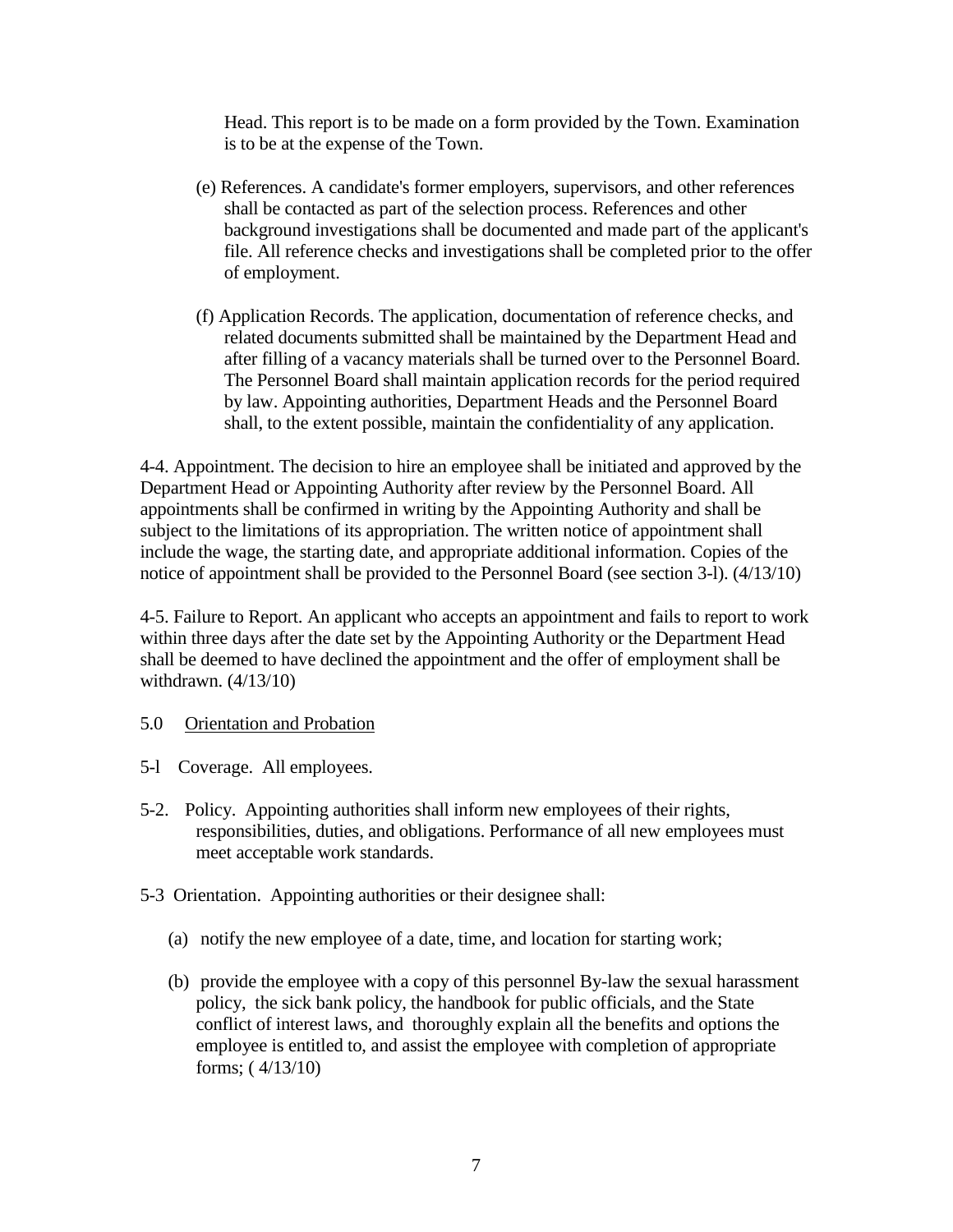(c) provide on-site training and orientation regarding specific rules, regulations, policies and procedures of the employee's assigned department, including the safety policies and procedures. (4/8/03)

5-4. Probationary Period. All newly appointed and promoted employees shall be required to successfully complete a probationary period to begin immediately upon the employee's starting date or promotion and to continue for a six (6) month period, which may be extended by the number of days the employee may be absent from work. The probationary period shall be utilized to help new and promoted employees achieve effective performance standards. The probationary period shall be used by the Appointing Authority to observe and evaluate the employee's conduct and work habits. Upon expiration of the probationary period, the Appointing Authority shall notify the Personnel Board in writing that:

- (a) The employee's performance meets satisfactory standards and the individual will be retained in the position; or
- (b) The employee's performance, due to extenuating circumstances, requires additional observation and that the probationary period will be extended for one additional three (3) month period; or
- (c) The employee's performance or conduct was unsatisfactory, stating the specific reasons, and that removal will occur.
- (d) The employee may be removed by an Appointing Authority at any time during or following the probationary period if the Appointing Authority determines that the employee intentionally falsified information relating to his or her application for employment. Moreover, an employee may be terminated simply by providing notice to said individual during the probationary period that such person was unable or unwilling to perform the required duties, or displayed conduct, habits, or dependability which did not merit continuing the employee in the position. There is no requirement for "cause," "just cause" or other standard of proof, so long as the determination to terminate was not made for a discriminatory reason. The affected employee is not entitled to a hearing unless the reason(s) given are such that they merit a so-called "name clearing hearing" to prevent the person from being able to gain employment elsewhere. In any event, the employee will not be entitled to regain his or her position, regardless of the outcome of such name-clearing hearing. The employee and the Personnel Board shall be notified in writing of the reasons for the termination and the effective date of the action.

#### 6.0 Classification Plan

6-l. Coverage. All employees except contract employees.

6-2. Policy. The policy of the Town is to establish and provide a uniform system for classifying all positions and to establish proper relationships between positions based on the level of responsibilities assumed and the minimum qualifications required to perform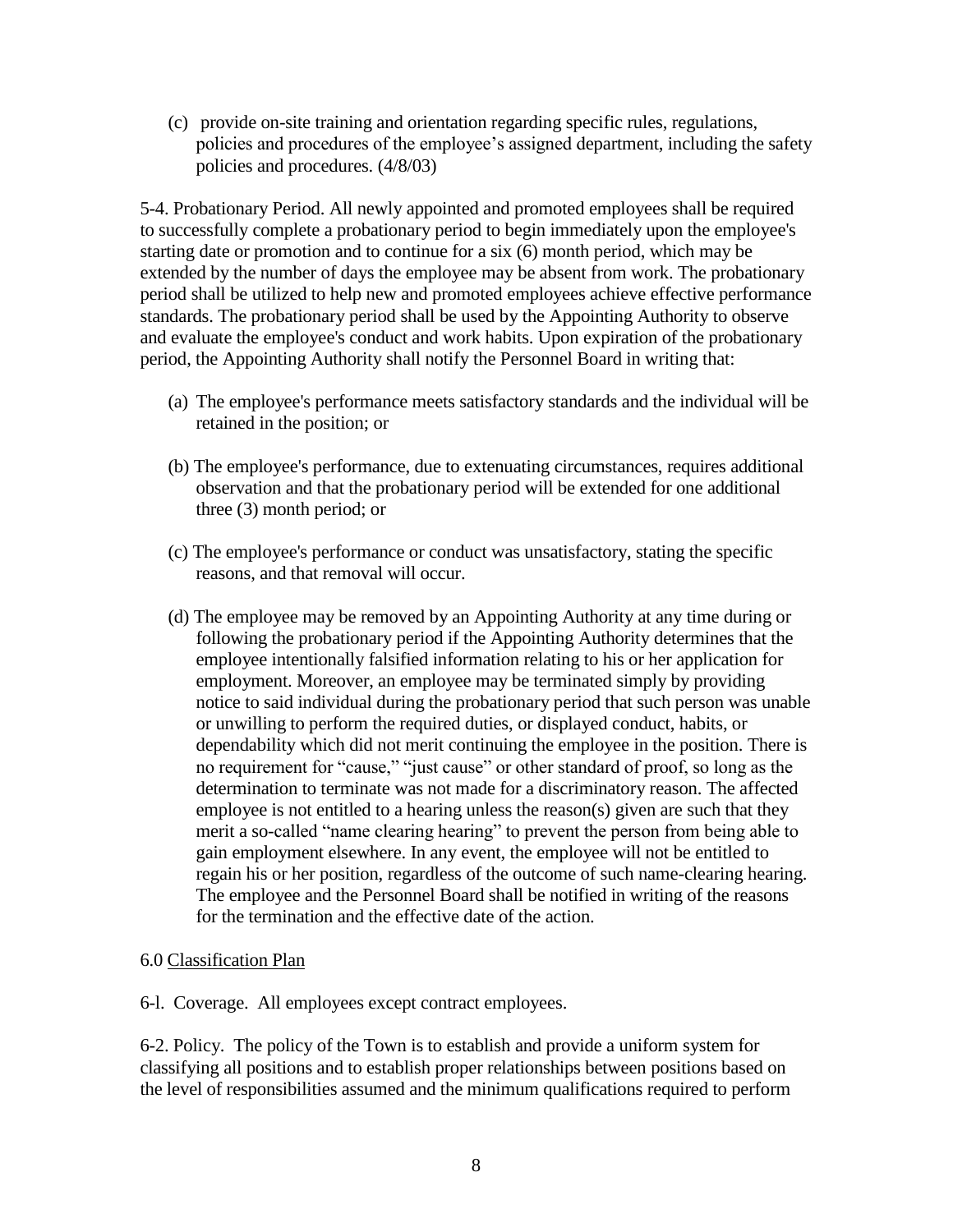the job so that the same schedule of compensation may be applied to each class, ensuring equal pay for equal work.

6-3. Contents of the Classification Plan. The classification plan shall consist of the following:

- (a) Position Descriptions. Position descriptions for positions which are similar in duties, degree of difficulty and level of responsibility so that each position in the class can l) be given the same job title; 2) require essentially the same training and experience; 3) be filled by substantially the same methods of selection; and 4) be of same relative value and therefore deserving of the same range of compensation.
	- 1. Each position shall have a written description. The description shall consist of a statement describing the nature of the work, examples of typical duties, the required minimum knowledge, skills, training, abilities, experience and necessary special qualifications.
	- 2. Position descriptions are intended to be representative of the positions in a class and provide illustrations of the type of work performed, and do not necessarily include all duties performed. Position descriptions are not intended to be restrictive. Qualification statements in each position description establish desirable minimum requirements that should be met by a person before appointment, transfer, or promotion to a position in the class.
- (b) Position Titles. The title of each class of position shall be the official title of every position allocated to the class, and shall be used for administrative purposes such as payroll, budget, financial and personnel forms and records. No person shall be appointed or promoted to any position in the Town under a title not included in the classification plan. No employment or promotion hereunder shall become effective until such time as the appropriation or other monies out of which the compensation is to be paid shall be adequate.
- (c) Change in position description or title. The overseeing board shall submit a new position description and any change in position title to the Personnel Board for evaluation and classification.(d) No employee of the Town shall hold two or more different Town jobs, the performance or scheduling of which may either be in conflict or exceed a 40 (forty)-hour workweek.

6-4. Administration of the Classification Plan. The Personnel Board shall have responsibility for the administration of the classification plan and shall be authorized to:

(a) complete studies of new positions and make allocations to existing classes, establish a new class of positions, or delete a class of positions;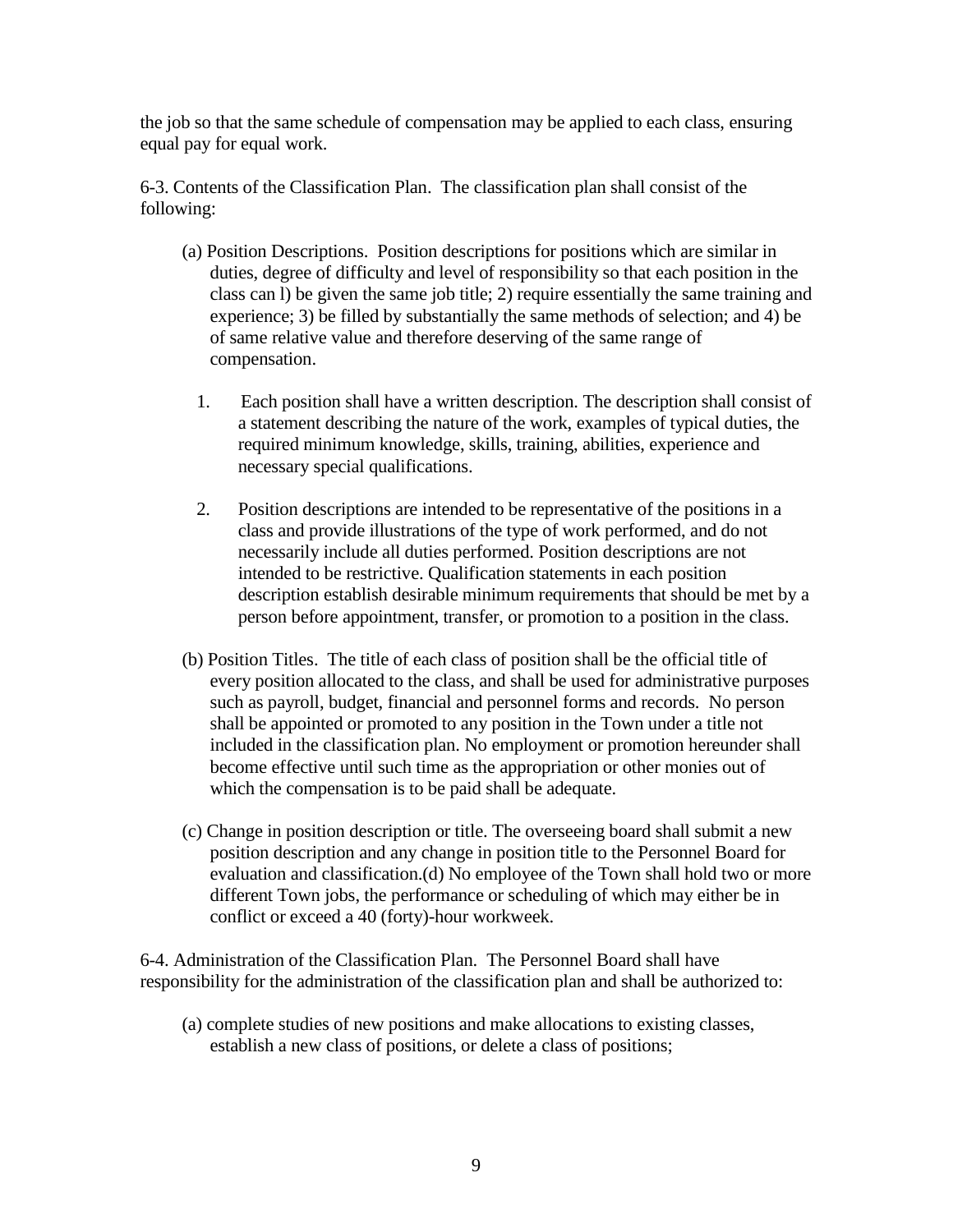- (b) provide for studies of existing positions when there has been a substantial change in the duties and responsibilities, which justify consideration of possible reclassification;
- (c) conduct periodic studies to insure the classification plan remains uniform and current; and
- (d) develop procedures to determine the proper classification of each position and classify positions.

6-5. Classification of New Positions. Appointing authorities proposing the creation of new positions shall provide the Personnel Board with a description of the duties, skills, knowledge, abilities, and other work performance requirements of a proposed position in sufficient detail to enable the Personnel Board to appropriately classify the position.

6-6. Reclassification of Positions and Periodic Reviews. Positions may not be reclassified without the overseeing board submitting a new position description and any change in position title to the Personnel Board for evaluation. The Board shall at five-year intervals review all positions subject to the classification plan in accordance with proper personnel practices. Any change to the classification plan is subject to approval of the Town. (4/8/03)

6-7. Classification Plan. The classification plan is appended to this By-law and shall be considered a part of this By-law.

### 7.0 Compensation Plan

7-l. Coverage. All employees except contract employees.

7-2. Policy. The Personnel Board shall annually establish a compensation plan. The compensation plan shall be related to the classification plan and shall consider: relative responsibilities between various classes; wage rates for comparative type of work; economic conditions in the labor market; fiscal policies of the Town; and ratified labor agreements. Employees shall be paid in accordance with the rates in the compensation plan.  $(4/13/10)$ 

7-3. Pay Schedule. The Personnel Board shall review annually the established Pay Schedules. It shall keep informed as to pay rates and policies outside of the Town and shall recommend to the Town any action deemed desirable to maintain a fair and equitable pay level. Any changes in the compensation plan affecting pay schedules are subject to approval of the Town.

7-4 Starting Rates for New Appointments. Persons appointed to positions shall be paid at the minimum wage rate, except that**,** however, the Appointing Authority may recommend compensation at a higher rate on the basis of exceptional qualifications or a lack of qualified applicants available at the minimum rate. Such a request shall be made to the Personnel Board in writing by the Appointing Authority at the time of employment or at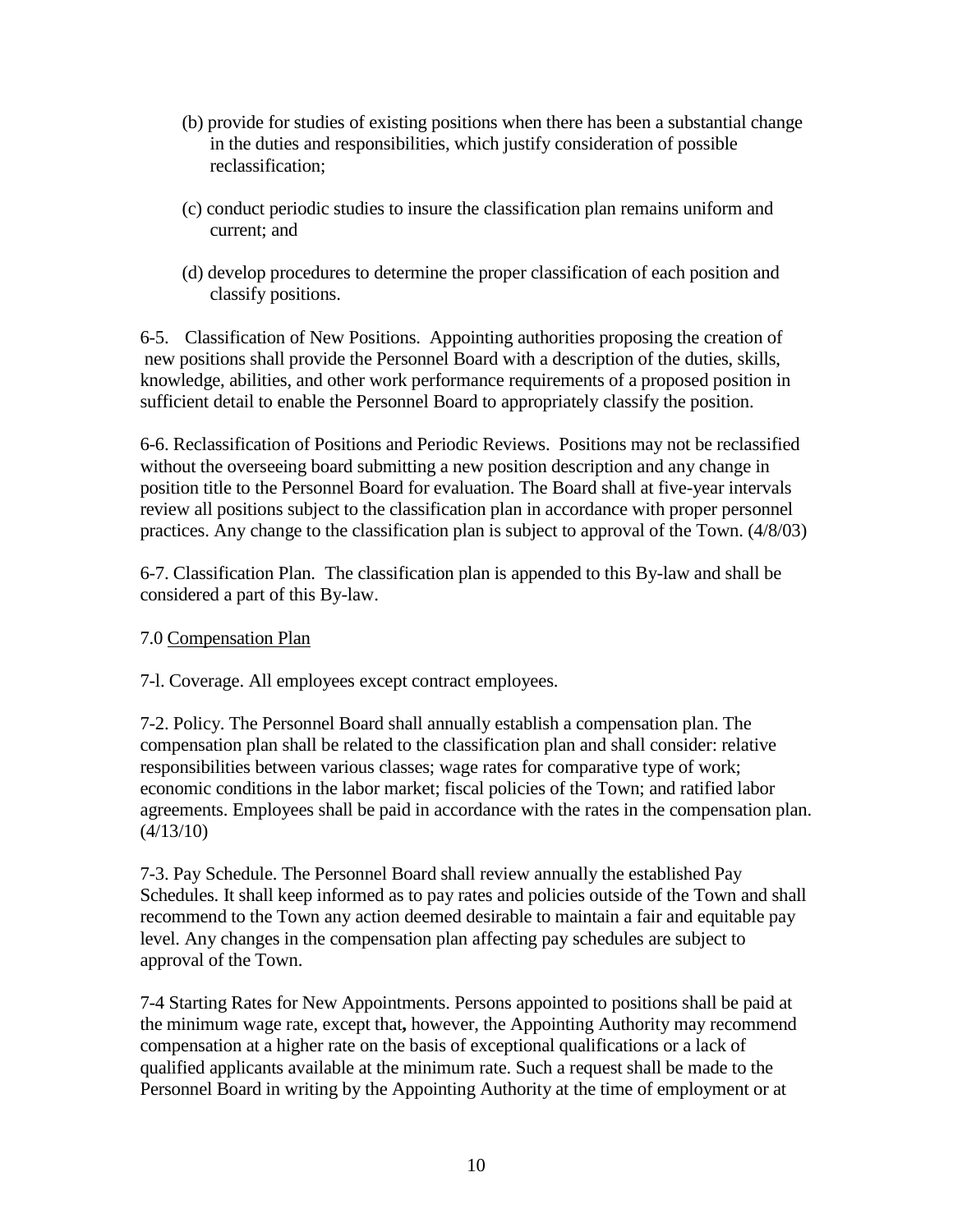the expiration of the probationary period. The Personnel Board shall approve or disapprove the request.

7-5. Step Increases. Progression through the rate ranges normally will be one step annually, unless otherwise recommended by the Department Head and approved by the Personnel Board. Step increases may be given only on the basis of satisfactory work performance as certified annually by the Department Head.

7-6. Performance Evaluations. All employees, regardless of their position on the Classification Plan, shall have an annual written performance evaluation, which shall be prepared by the Department Head or Appointing Authority on such form as is approved by the Personnel Board. The Performance Evaluation shall be submitted to the Personnel Board on the first day of the month in which the employee's anniversary date falls. If an employee has had a change in status his performance review shall be one year after such change. The Performance Evaluation shall include the recommendations for a step increase or the denial of a step increase by the Department Head or Appointing Authority if applicable. The employee's new rate, if granted, will become effective on the employee's anniversary date.

7-7. Promotion. An employee who receives a promotion shall be compensated at the rate of pay that is closest to but greater than the employee's current rate of pay or at a step that the Appointing Authority, subject to approval of the Personnel Board, believes the employee's qualifications and performance warrant.

7-8. Working out of Grade.

- (a) Employees temporarily assigned to a higher grade shall, after actively working two consecutive weeks in said higher grade, be entitled to receive the wage of the higher grade at least one step higher than the employee's current wage. The two weeks shall be exclusive of sick leave or vacation leave. An employee shall have the right, without fear of discrimination, to refuse permanent assignment to a higher job grade; provided, however, the Town retains the right to abolish the lower grade position. (4/13/10)
- (b) If any current employee should be reclassified to a lower rated job, he/she shall enter it at a rate no lower than his/her existing rate.

7-9. Notice of Employment. Appointing authorities shall notify the Personnel Board of all persons employed, the classification, and the rate of compensation (see section 4-4).

### 8.0 Overtime

8-l. Coverage. All employees except contract employees.

8-2. Policy. The Town shall pay overtime in conformance with the Fair Labor Standards Act (FLSA). Department Heads shall be responsible for the control and authorization of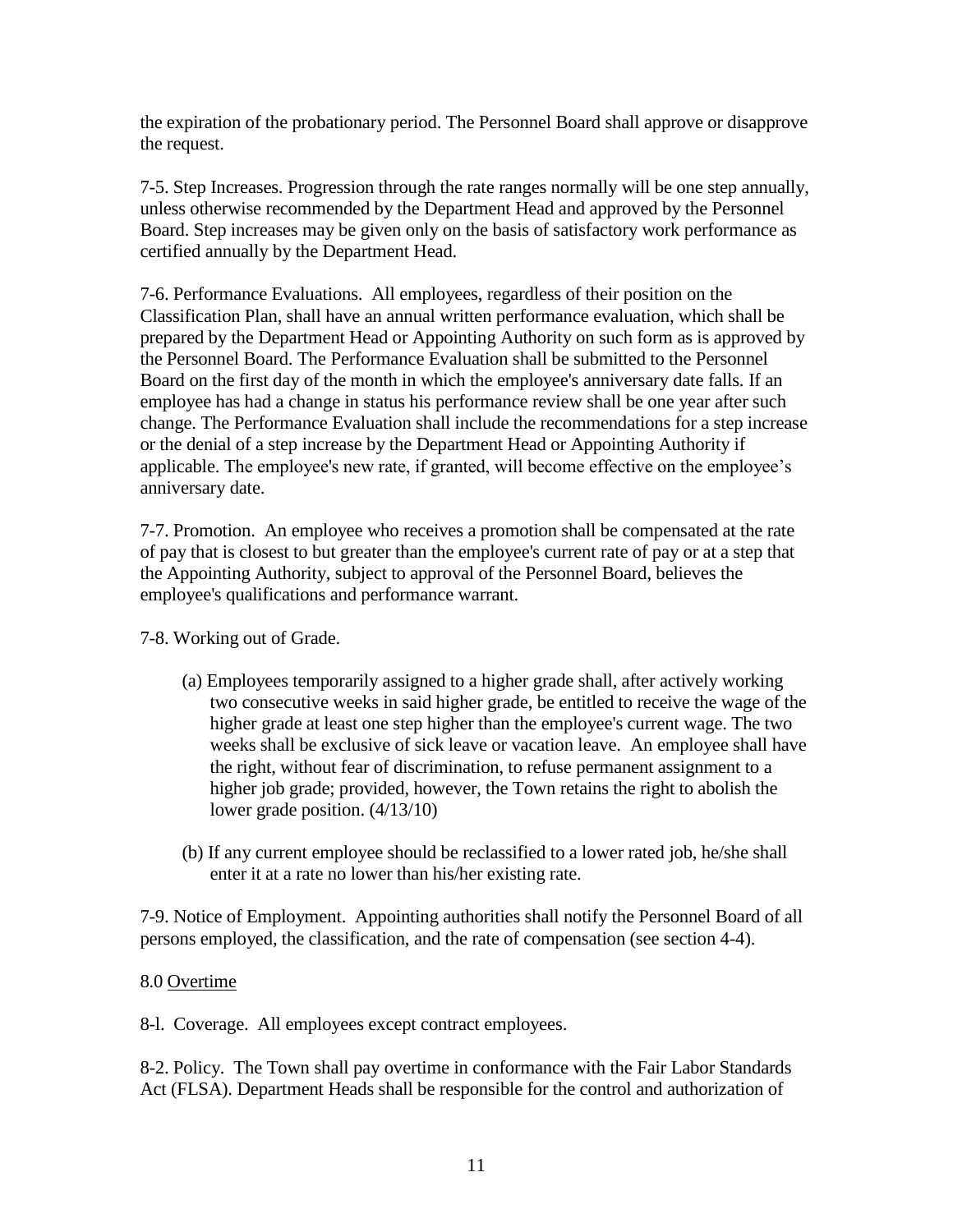overtime. Overtime shall be authorized only in emergencies at the discretion of a Department Head. Employees shall be compensated for overtime at an hourly rate of time and one half for all hours worked over 40 in a week. The Town has adopted a 28-day work cycle for the Police Department as provided by section 207(k) of the FLSA. With the approval of the Department Head, an employee may elect compensatory time off at the rate of time and a half for all hours worked over 40 in a week. An employee accepting compensatory time agrees that a request to take time off using compensatory time may be refused by the Department Head if it would result in calling in another employee at overtime.

8-3. Authorization. It is the responsibility of the Department Head to control and minimize overtime. It shall be authorized by him/her in advance and shall be kept within the appropriated funds. The Department Head shall also maintain records of all overtime granted to each employee.

8-4. Deleted (4/13/10)

### 9.0 Police Department

9-1. Coverage. All Officers of the Police Department will be compensated for hours worked in excess of their standard established work schedule, and those hours shall be classified as overtime and be compensated at a rate of 1-1/2 (one and one half) times their base pay on an hourly basis.

9-2. Court Time. Court appearances, made by Police Officers, that occur outside of their regular duty hours (requiring them to work more than 40 hours) will be compensated at a rate of 1-1/2 (one and one half) times base pay on an hourly basis with a minimum of 4 (four) hours. If court time exceeds 4 hours, compensation will be paid for each additional hour worked.

9-3. Duty Overtime. Overtime pay will be paid at the rate of 1-1/2 (one and one half) times their base wage for hours worked as a result of extending a tour of duty on a shift to properly complete an investigation or work assignment. Work completed within a portion of an hour will be compensated for the full hour. (4/13/10)

9-4. Extra Duty. Police Officers who are required to work in excess of their standard established work schedule while assigned to special events, investigative duties, emergencies and other Town situations, as determined by the Police Chief, will be compensated at the rate of  $1-1/2$  (one and one half) times their base wage with a minimum of 4 (four) hours. (4/13/10)

9-5. On Call Duty. Police Officers who are assigned to an On Call Shift shall be compensated \$75 per shift. (4/14/2015)

9-6. Detective Stipend. Police Officers who are assigned to "Detective Responsibilities" will be compensated at a rate of \$28.00 per week.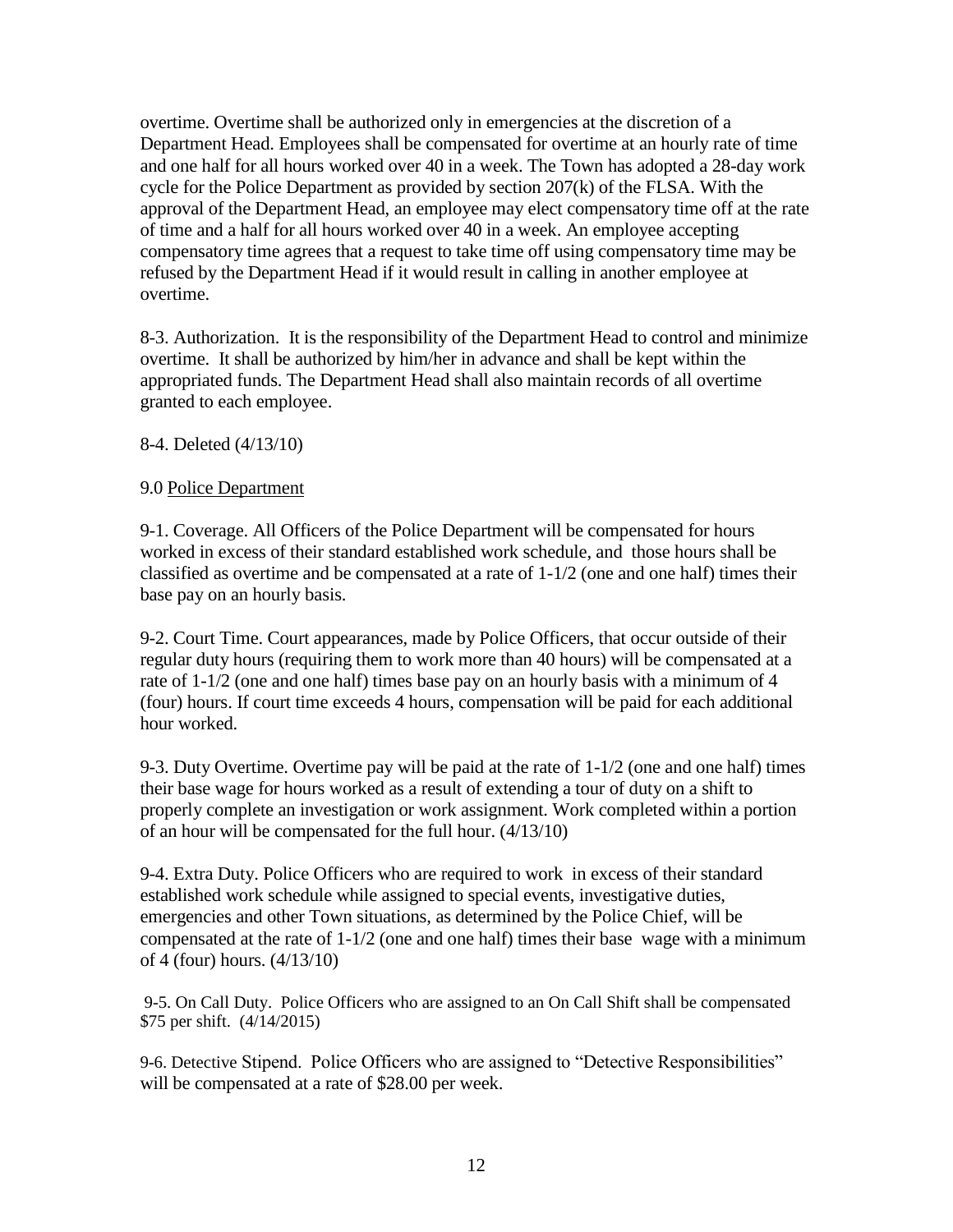#### 9-7 Shift Differential

Full time officers assigned to work evening shits between the hours of 4:00PM and 2:00 AM shall be paid an additional \$2.00 per hour added to their base pay.

Full time officers assigned to work an overnight shift between the hours of 11:00 PM and 8:00AM shall be paid an additional \$2.50 per hour added to their base pay. (4/11/17)

9-8 Working on Vacation

Full time officers who are on a vacation day for their scheduled shift may work overtime shifts that are being filled on a rotational basis for that day. (4/11/17)

#### 10.0 Holidays

10-l. Coverage. Full-time employees except contract employees.

10-2. Recognized Holidays. The following holidays shall be recognized by the Town on the day on which they are legally observed by the Commonwealth of Massachusetts, and on these days' employees, without loss of pay, shall be excused from all duty except in cases where the Department Head determines that the employee is required to maintain essential Town services. Holidays which fall on a Saturday will be observed on the preceding Friday and those falling on a Sunday will be observed on the following Monday.

New Year's Day, Martin Luther King Day, Presidents' Day, Patriots' Day, Memorial Day, Independence Day, Labor Day, Columbus Day, Veterans' Day, Thanksgiving Day, Day after Thanksgiving, Half day last work day before Christmas, Christmas Day.

10-3. Terms of Holiday Pay. Holiday pay shall be granted as follows:

- (a) Employees paid on an hourly basis shall receive one day's pay at the regular rate of the employee based on the number of hours regularly scheduled on the day on which the designated holiday occurs; and
- (b) Holiday pay shall be granted to an employee provided that the employee shall have worked on the employee's last scheduled working day prior to such holiday, the next regularly scheduled working day following such holiday, or was in full pay status on such preceding and following days in accordance with other provisions of these regulations, or was appropriately excused.
- (c) An employee working on a paid holiday shall receive in addition to holiday pay, overtime at a rate in conformance with Section 8-2 of this By-law.
- (d) In the event of an emergency or inadequate manpower, a Department Head who must work on a paid holiday, upon approval of the Appointing Authority, shall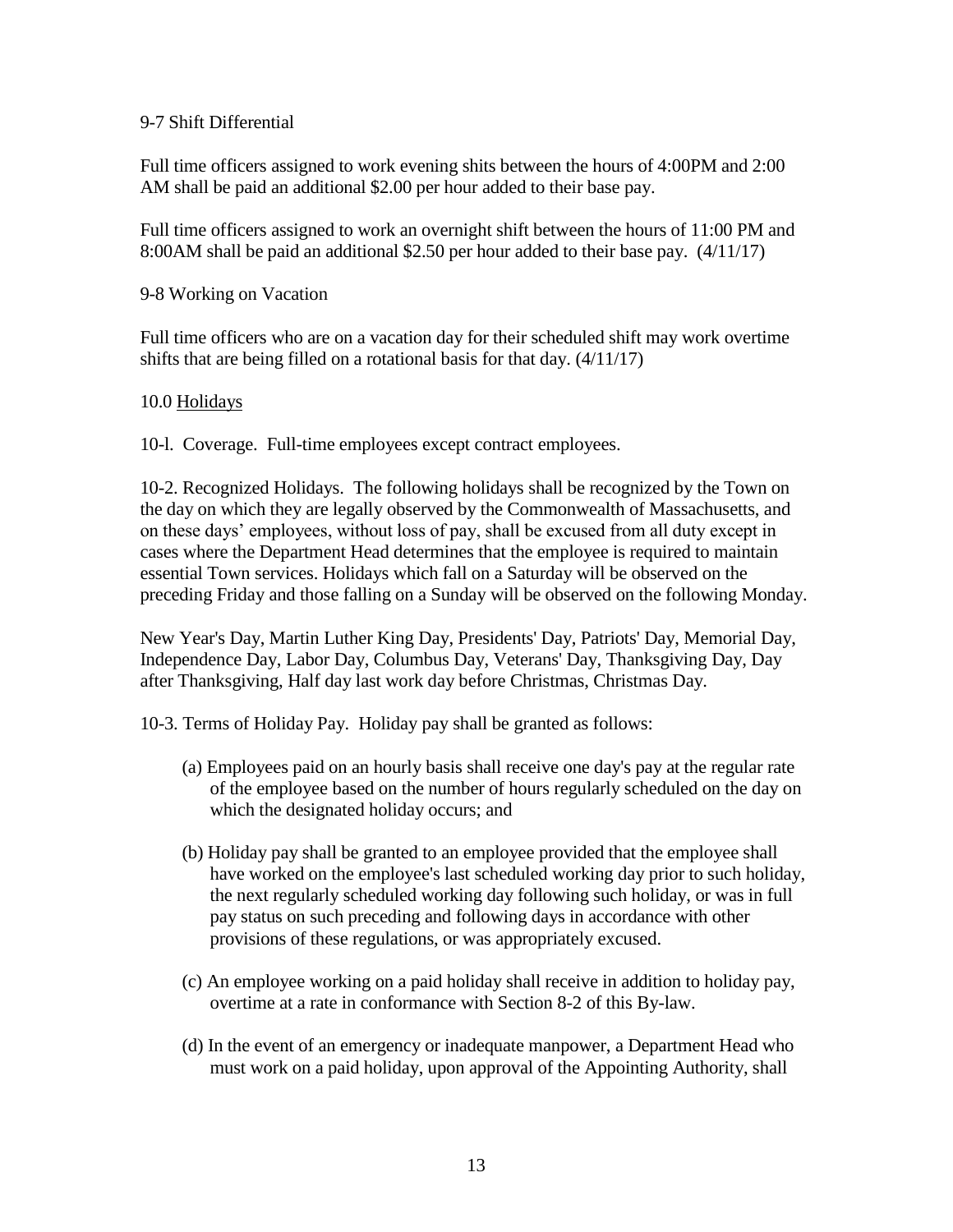receive, in addition to regular earnings, straight time based on their calculated hourly rate.

(e) If the holiday falls on an employee's regularly scheduled day off, he or she will be entitled to either an additional day's pay at straight time or a paid day off, with the approval of the Department Head.

l1.0 Vacation Leave

l1-l. Coverage. All full-time employees except contract employees.

l1-2. Vacation Granted.

- (a) An employee in continuous service shall be granted two (2) weeks (twice the number of days regularly scheduled in each week) of vacation with pay after completion of one year of service but less than five years of continuous service.
- (b) An employee in continuous service shall be granted three weeks (three times the number of days regularly scheduled in each week) of vacation with pay after five (5) years of continuous service but less than ten (10) years of service.
- (c) An employee in continuous service shall be granted four weeks (four times the number of days regularly scheduled in each week) of vacation with pay after ten (10) years of continuous service. (4/8/03)
- (d) An employee in continuous service shall be granted five weeks (five times the number of days regularly scheduled in each week) of vacation with pay after twenty-five (25) years of continuous service. (4/9/13) Effective date 7/1/14)

l1-3. Scheduling. Requests for vacation periods for individual employees shall be approved by the Department Head so long as they do not interfere with the operation of the Department. Vacation should be taken in the twelve months following the year in which it was earned. Unused vacation may be carried forward into the next twelve month period and requires the written approval of the Department Head. Carried over vacation time not so utilized within the next twelve month period shall be forfeited. A copy of the written approval must be submitted to the Personnel Board. (4/8/03)

l1-4. Vacation Benefits upon Termination. Upon termination, an employee or the beneficiary of a deceased employee shall be paid an amount equal to the vacation allowance as earned and not granted in the vacation year prior to such termination. In addition, payment shall be made for that portion of the vacation allowance earned in the vacation year during which termination occurred up to the time of the employee's separation from the payroll with the following exceptions:

(a) The employee had not completed his/her probationary period.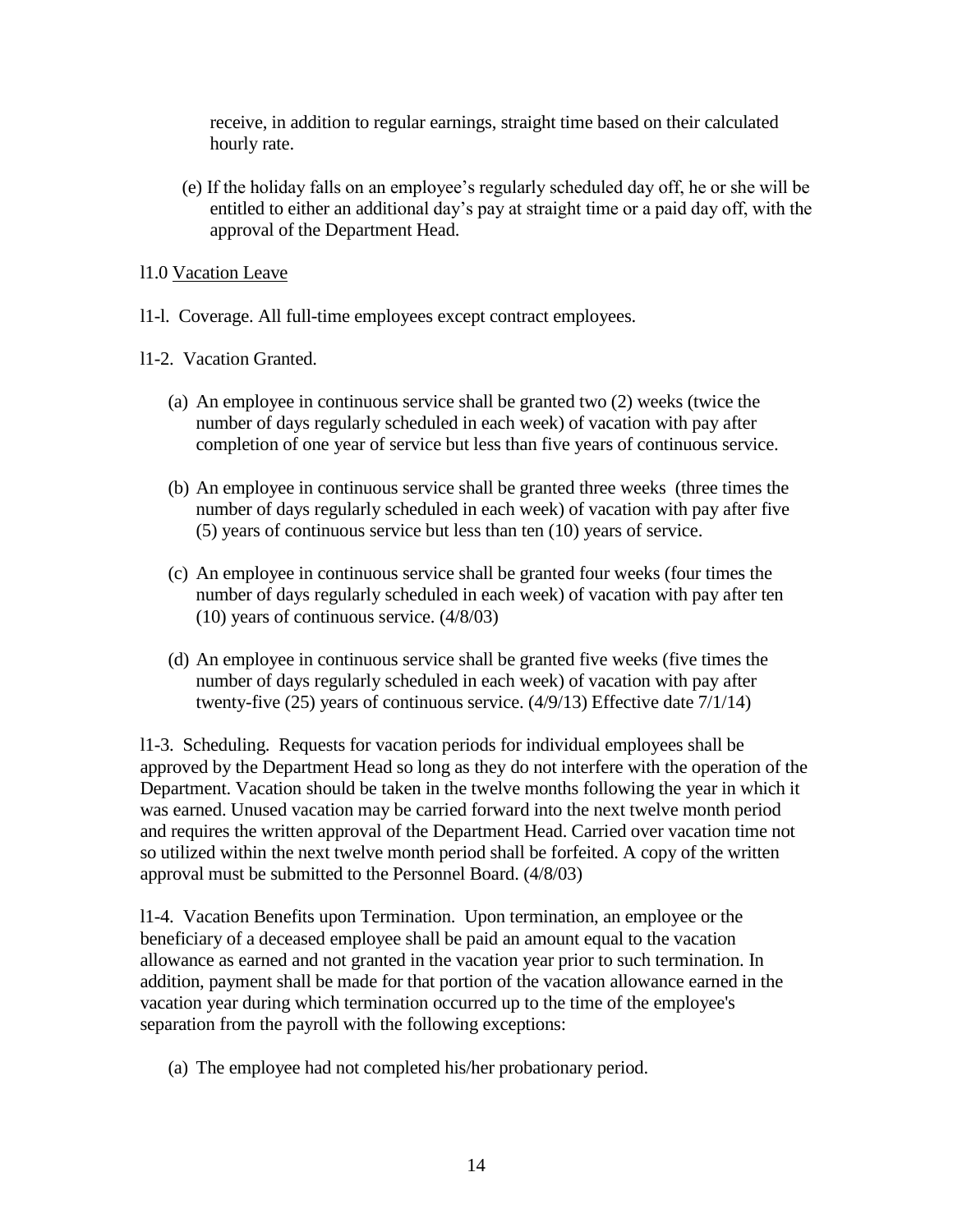- (b) The employee failed to give proper notice of termination. (See termination of employment).
- (c) The employee was terminated due to delinquency or misconduct on the part the employee.

11-5. Other Uses of Vacation Leave. At the discretion of the Appointing Authority and the approval of the Personnel Board, sick leave used in excess of that authorized may be charged to vacation leave. Notice of such a decision shall be provided to the Personnel Board.

l1-6. Additional Days' Vacation. An employee shall be granted another day of vacation, if while on vacation leave a designated holiday occurs.

11-7. Working on Vacation. With the approval of the Department Head, an employee, in continuous service of at least 10 (ten) years, may elect to work up to half of earned vacation time from the current year at regular compensation, in addition to paid vacation. Exceptions may be granted by the Personnel Board.

11-8. Return of Former Employees. A former employee who returns to Town service within three years from the date of separation from service shall be credited with the length of service attained at the termination of his previous service, for the purpose of vacation status. Any such employee who returns more than three years after separation from service shall not receive credit for a former period of service in calculating vacation.

11-9. Entitlement When on Leave with Pay. Vacation credits shall accrue to a person while on leave with pay or industrial accident leave.

### 12.0 Sick Leave

l2-l. Coverage. Full-time employees except contract employees

l2-2. Granting of Sick Leave. Accrual of sick leave for employees who have successfully completed the required probationary period shall be at the rate of one and one-quarter days for each month of service completed. Upon completion of the probationary period an employee shall be credited with seven and one half (7 1/2) days of sick leave.

l2-3. Use of Sick Leave. Sick leave shall be granted to an employee only when the employee is incapacitated from the performance of duties by personal sickness including pregnancy, injury or a quarantine by public health authorities. Injury, illness, or disability, self-imposed or resulting from the use of alcohol or drugs, may not be considered proper claim for leave under this section, except in the case of an employee under the care of a physician or participating in a recognized treatment or rehabilitation program.

12-4. Illness in Immediate Family. The Department Head may allow paid time off not to exceed 7 (seven) days in case of serious illness in the immediate family of the employee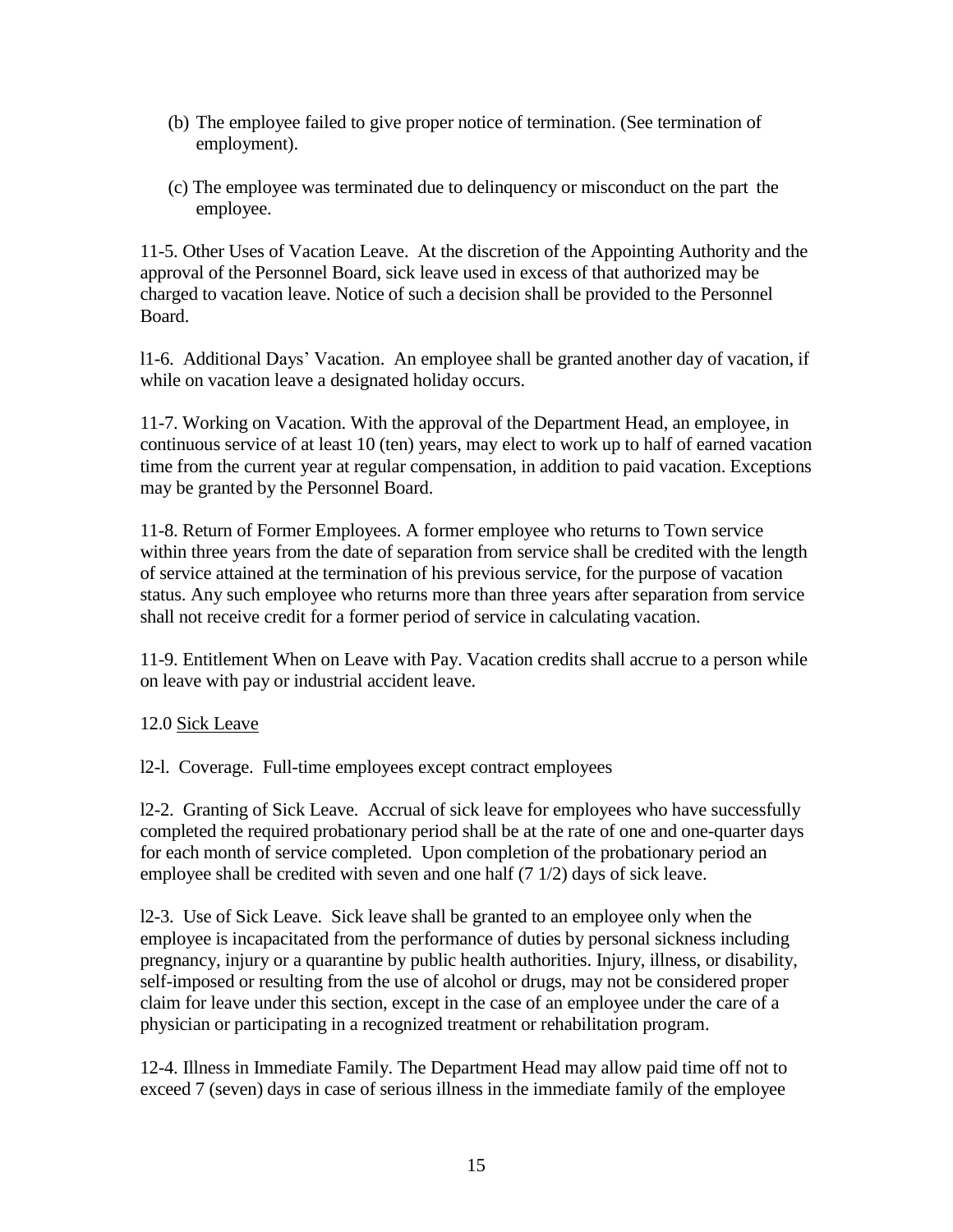which requires the personal presence of such employee. The 7 (seven) days need not be consecutive calendar days; they are charged to sick leave; are allowed on an annual basis; and may not be accumulated if not used. Immediate family for the purpose of this rule shall, except in unusual circumstances, include husband, wife, domestic partner, children, parent brothers or sisters and step family. (4/9/13)

l2-5. Accrual of Sick Leave. An employee shall be credited with the unused portion of leave granted under this section up to a maximum of 120 days upon termination or resignation. No sick leave credits will be accrued while absent on leave without pay.

12-6. Separation Benefit. Upon retirement, death, or resignation of an employee, or termination by dismissal through no fault or delinquency of his own, the Town shall pay to the employee or his estate, as the case may be, an amount of money equal to 25% of the employee's accumulated unused sick leave up to a maximum of 120 days as of the effective date of retirement, resignation, or termination by dismissal through no fault or delinquency of his own, or the day of death. The rate of pay for the sick leave shall be based on the number of hours per week for which the employee is employed by the Town at the time of retirement, resignation, termination by dismissal through no fault or delinquency of his own, or death.

l2-7. Notification. Sick leave will commence on the date and time that notification of the employee's sickness, injury or quarantining is given to the Department Head by the employee or the employee's family or physician. Notification shall be made to the employee's supervisor, if possible, prior to starting time but no later than one hour after starting time.

12-8. Certification of Illness. A Department Head may request a physician's certificate of illness after three consecutive days absence or after a series of repeated absences during the year. The Town reserves the right to discipline or discharge an employee that abuses or overuses sick leave.

l2-9. Sick Leave Register. Department Heads or the Appointing Authority shall maintain an adequate register of employee sick leave, both accrued and granted for each employee. Copies of such a register shall be provided to the employee and submitted to the Personnel Board upon request. Department Heads or Appointing Authorities shall clearly indicate on their payrolls all payments for sick leave, and are responsible for the control of such sick leave in their department. Sick leave which is inadequately documented may be revoked by the Personnel Board.

l2-10. Workers' Compensation. At the discretion of the employee, and with Personnel Board approval, accumulated sick leave, vacation time and overtime may be used to compensate for the difference between the worker's compensation benefit and the employee's normal base pay.

12-11. Sick Leave Bank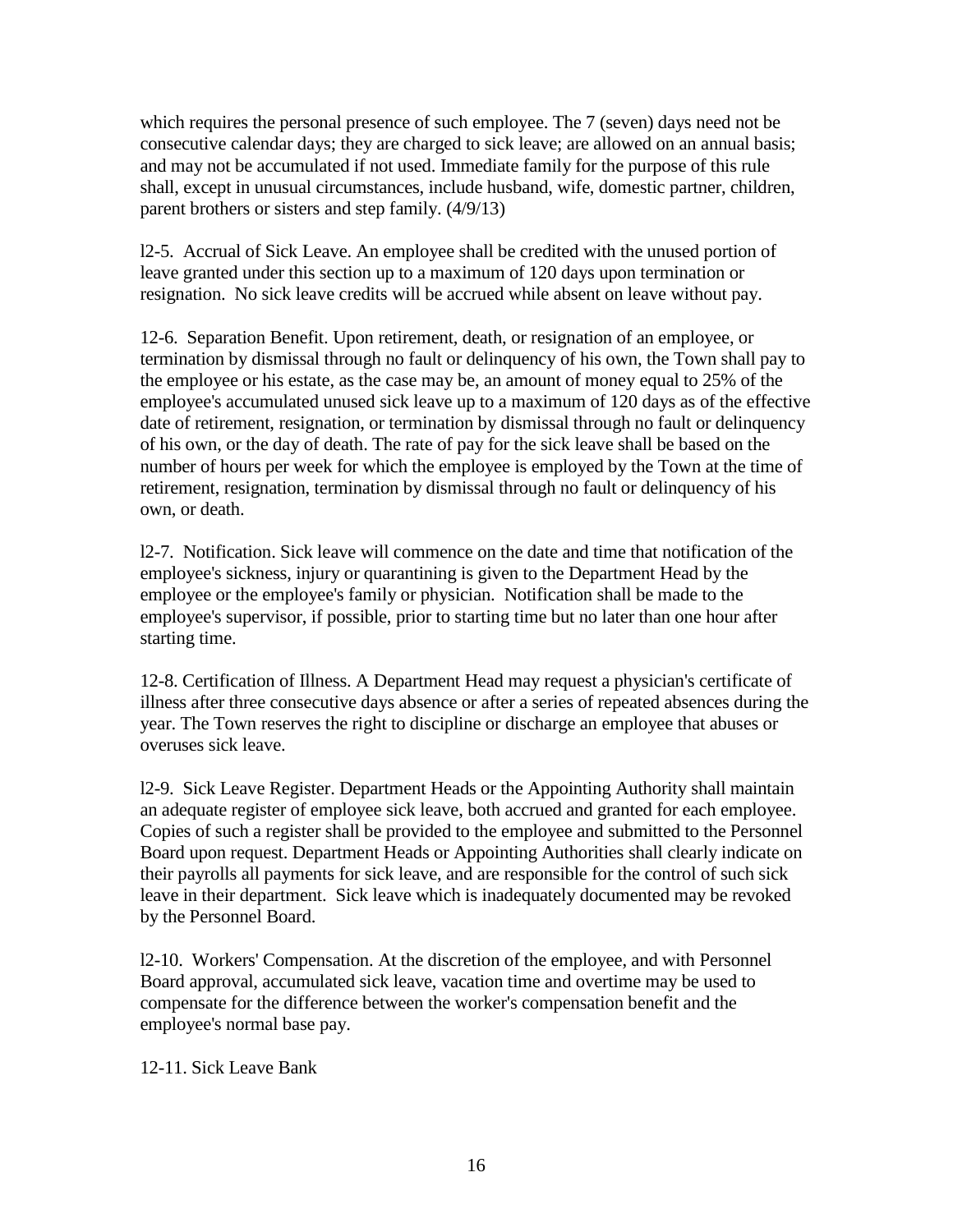- (a) Full-time employees may choose by written notification to contribute two of their own sick leave days initially, and then one per year thereafter, into a sick leave bank. The Bank will be administered by a Sick Leave Bank Committee consisting of three members and one alternate. One shall be the Town Administrator and the other two shall be contributing employees, one being a Department Head. The two employee members must be elected by members of the Bank. The term of office shall be two years, with no more than two succeeding terms. The alternate member shall be a contributing employee, elected in the same manner, and serving the same term as the other members of the Committee. In the event of a committee vacancy, the Personnel Board employee representative will serve as an acting member of the committee.
- (b) This Committee shall be empowered to make rules and regulations consistent with the intent of the By-law.
- (c) The Committee shall designate a yearly enrollment period during which time all eligible employees will be asked to indicate, in writing, their desire to be included in the sick leave bank. Note: Under the rules and regulations of the Committee, the annual enrollment period is the month of July.
- (d) An employee who has exhausted all of his/her accumulated sick leave can make written application to the Committee for use of bank days in case of serious long-term illness. However, employees who had not joined the Sick Leave Bank (as above) shall not be eligible to draw from the bank.
- (e) A majority vote of the Committee shall be necessary for the granting of sick leave bank days, and in making its decision the Committee shall review the facts surrounding the request. A maximum of 30 sick leave days can be awarded by the committee without further review.
- (f) If the decision of the Sick Leave Bank Committee is not favorable, it may be appealed to the Personnel Board of the Town for review, and the decision of the Personnel Board shall be final and binding and not subject to further review.
- (g) If the Sick Leave Bank is exhausted, it shall be renewed by the contribution of one additional day of sick leave by each member covered by this Sick Leave Bank. Such additional days will be deducted from the employee's annual sick leave. The Sick Leave Bank Committee shall determine the time when it becomes necessary to replenish the Bank.

#### 13.0 Bereavement Leave

l3-l. Coverage. All Full-time employees except contract employees.

l3-2. Policy. Emergency leave of up to five (5) days may be granted for a death in the employee's immediate family. Immediate family shall include: wife, husband, domestic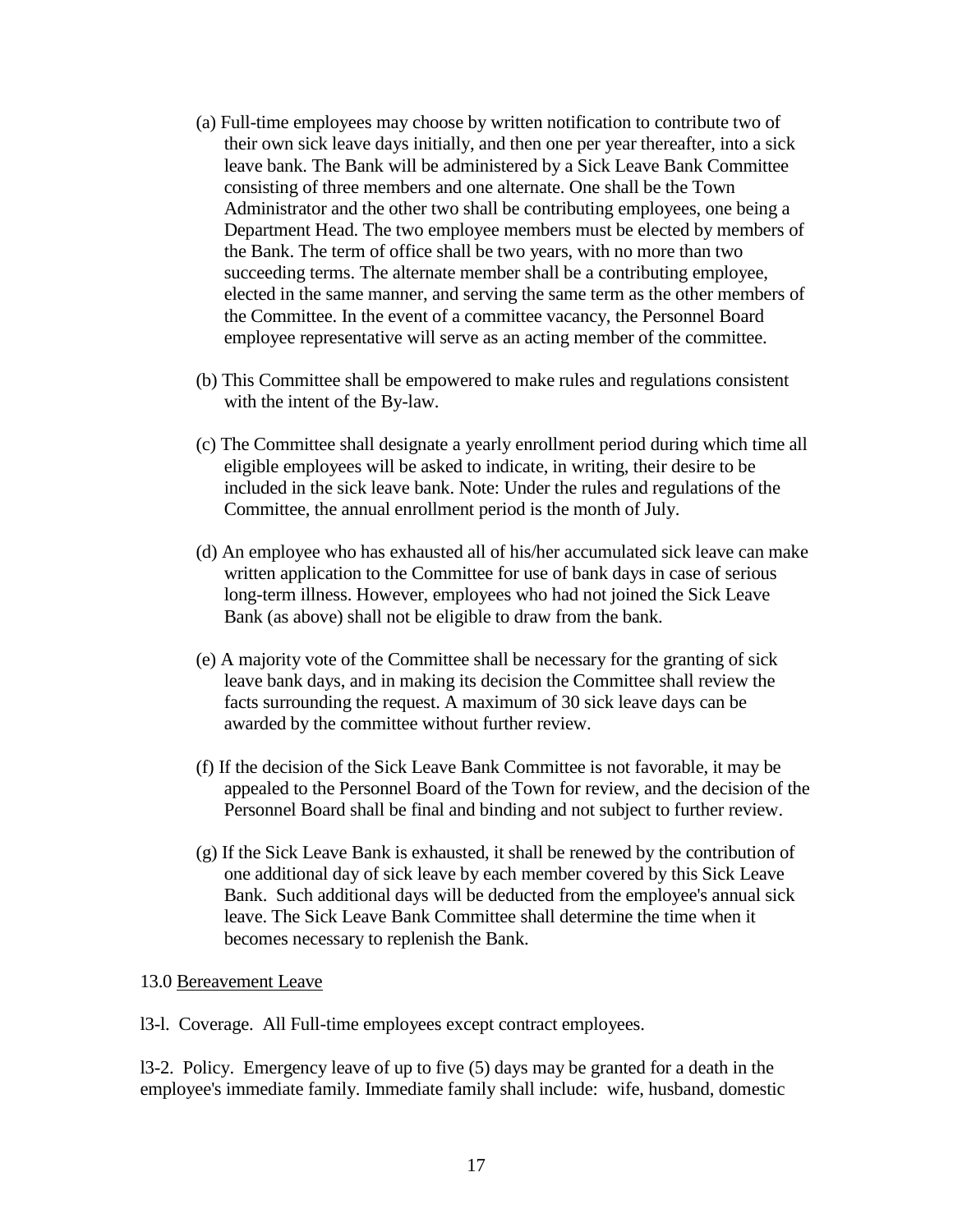partner, mother, father, grandfather, grandmother, child, brother, sister, mother-in-law, father-in-law, sister-in-law, brother-in-law, grandchild and step-family. Compensation shall be limited only to the time lost from the employee's normal straight time schedule.  $(4/9/13)$ 

### 14.0 Temporary Military Leave

l4-l. Coverage. All Full-time employees except contract employees.

l4-2. Policy. Employees called for temporary period of training in the military forces of the nation or the Commonwealth shall be paid for a period of up to fifteen (15) days per year, an amount equal to the difference between an employee's normal straight time compensation and the amount received for such service upon presentation of evidence of the amount paid for military training. Employees shall remain entitled to vacation leave.

### 15.0 Jury Leave

l5-l. Coverage. All employees.

l5-2. Policy. Employees called for jury duty shall be paid for the amount equal to the difference between compensation which would have been paid for the hours missed because of jury duty and the amount paid by the court, excluding allowance for travel.  $(4/8/03)$ 

# l6 .0 Family and Medical Leave

### The following is a good-faith effort to summarize some of the provision of the Family and Medical Leave Act (FLMA).

l6-l. Coverage. All Full-time employees.

l6-2. Policy. Entitlement to Leave: Subject to certification by the appropriate health care provider, an eligible employee shall be entitled to a total of 12 (twelve) unpaid work weeks of leave during any 12 month period for one or more of the following:

- (a) Because of the birth of a child of the employee and in order to care for such child;
- (b) Because of the placement of a child with the employee for adoption or foster care;
- (c) In order to care for the spouse, or a son, daughter, or parent, of the employee, if such spouse, son, daughter, or parent has a serious health condition;
- (d) Because of a serious health condition that makes the employee unable to perform the functions of the position of such employee.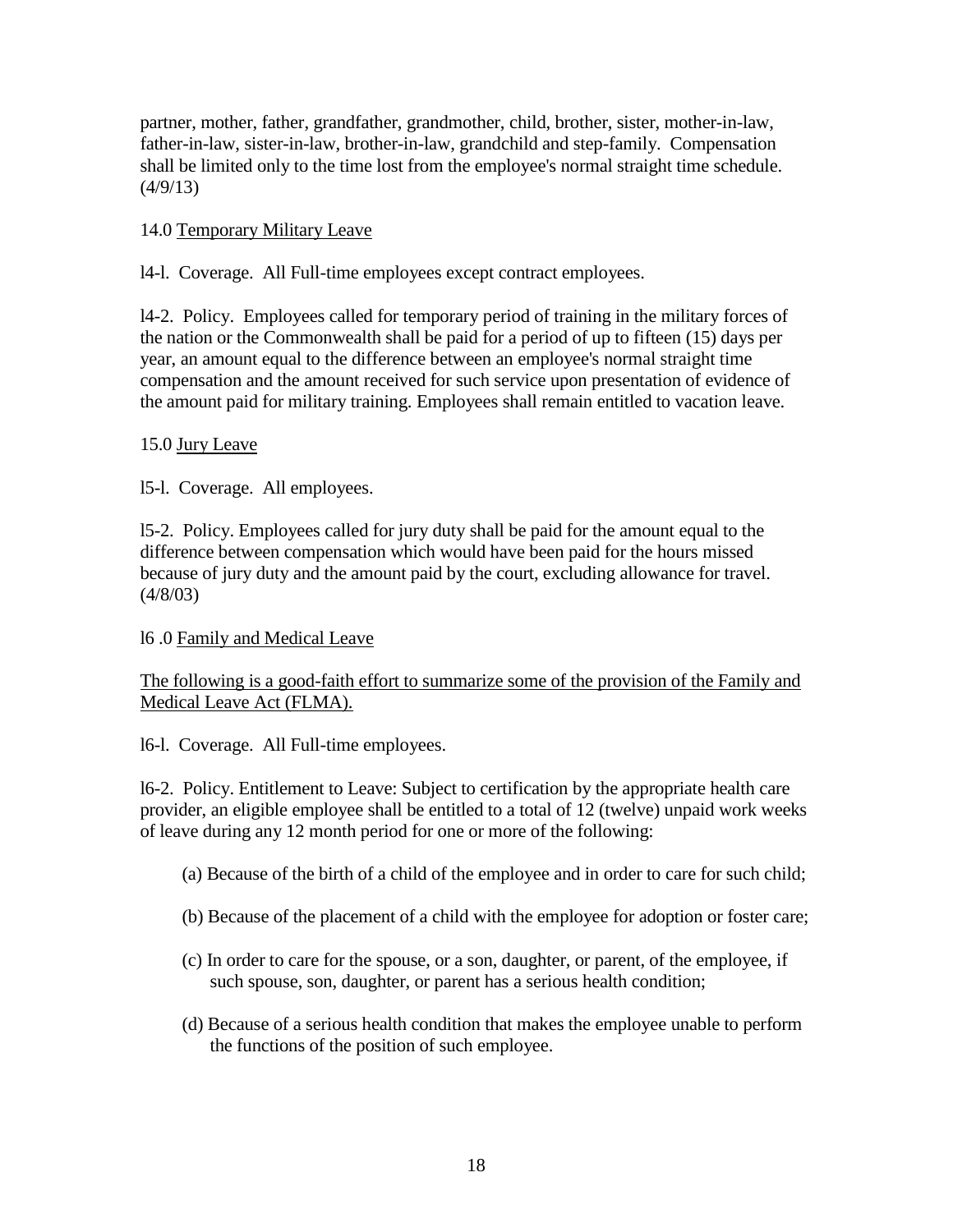16-3. Expiration of Entitlement. The entitlement to leave for the birth or placement of a child shall expire at the end of the 12-month period beginning on the date of such birth or placement.

16-4. Intermittent Leave or Reduced Hours Schedule. Leave may be taken intermittently or a reduced hours schedule may be taken with the written recommendation of the Department Head and approval of the Personnel Board. Leave taken intermittently or a reduced hours schedule shall not result in a reduction in the total amount of leave to which the employee is entitled.

16-5. Relationship to Paid Leave. The employee may elect, or the Department Head may require the employee to substitute any of his/her accrued paid vacation leave or personal leave for any part of the 12-week period of such leave.

16-6. Notice. In any case where the expected leave is foreseeable, the employee shall provide not less than 30 days' notice before the leave is to begin. In cases where 30 days' notice is impossible, the employee shall provide such notice as is practicable.

16-7. Employment and Benefits Protection. At the expiration of the leave, the employee shall be restored to the previous position with the same status, pay, length of service credit, and seniority as of the date of the leave. The employee shall not be entitled to the accrual of seniority or other employment benefit covered by this By-law during any period of leave.

### 17.0 Personal Leave

17-l. Coverage. All Full-time employees except "contract employees".

l7-2. Policy. Each Full time employee, after the completion of one year's service, shall be allowed up to three (3) days of leave with full pay during each year for the purpose of transacting or attending to personal, legal, business or family matters which require absence during regular working hours. Leave under this section shall be available for reasons of hardship or other pressing need and not merely for personal convenience. Full or half day increments may be taken. Days or half days cannot be accumulated or carried over.

### 18.0 Leaves of Absence

l8-l. Coverage. All employees.

l8-2. Policy. Unless covered elsewhere in this By-law, all leaves of absence shall be without compensation.

18-3. Scheduling and Approval. Leave of absence without pay may be granted for a period not to exceed six months, but may be extended for not more than two additional threemonth periods. The decision to grant a leave of absence shall be initiated and approved by the Department Head or Appointing Authority after review by the Personnel Board.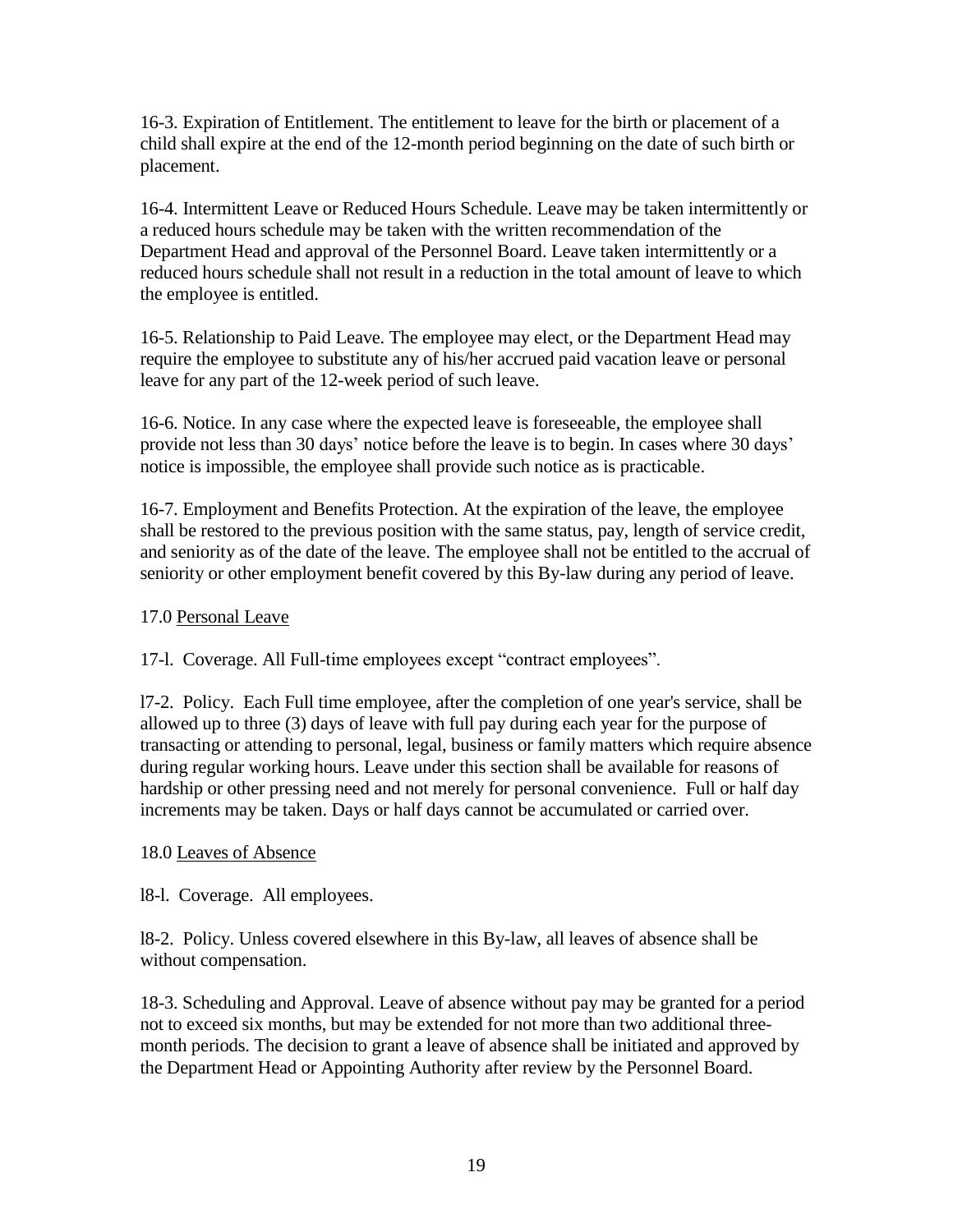18-4. Benefit Entitlement. An employee on a leave of absence without pay shall not accrue sick leave, vacation leave or be eligible for holiday pay.

l9.0 Longevity Pay

19-l. Coverage. All Full-time employees except contract employees.

- l9-2. Policy. Annual Longevity increments shall be as follows:
	- (a) Upon completion of 10 (ten) years of continuous employment to the Town, an employee shall be paid an additional 1% of the employee's base hourly rate multiplied by the scheduled number of the hours for the previous year.
	- (b) Upon completion of each additional five (5) year period of continuous employment to the Town, an employee shall be paid an additional 1% of the employee's base hourly rate multiplied by the scheduled number of the hours for the previous year. (4/9/13)
	- (b)

19-3. When Paid. Longevity pay shall be paid to an employee on his anniversary date.

19-4. Definition of Continuous Employment. Continuous employment shall mean employment uninterrupted, except by authorized leave.

### 20.0 Sexual Harassment Policy

20-l. Coverage. All employees.

20-2. Policy. No employee shall exercise responsibilities or authority in such a manner as to make submission to unwelcome sexual advances, requests for sexual favors or other verbal or physical conduct of a sexual nature a term or a condition of employment within the Town. No employee shall engage in verbal or physical behavior of a sexual nature where such conduct has the purpose or effect of unreasonably interfering with an individual's work or performance or creates an intimidating, hostile or offensive environment. The Town's sexual harassment policy is included here by reference. This policy shall be posted in Town Hall, and distributed to each employee annually.

# 21.0 Safety

21-l. Coverage. All employees.

21-2. Policy. The Town shall make a reasonable effort to provide and maintain safe working conditions.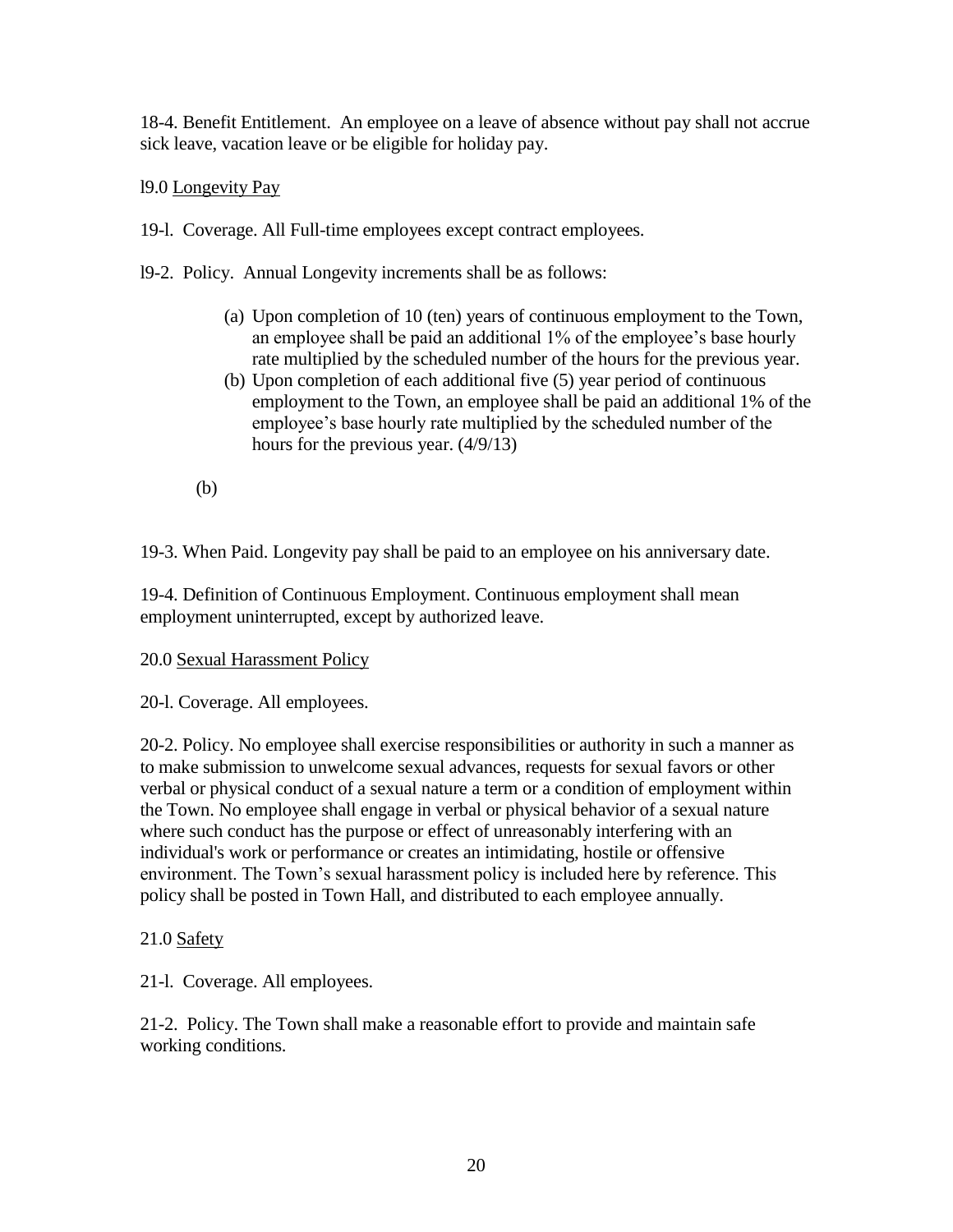21-3. Procedures. As appropriate, and subject to budget restrictions, employees shall be provided with necessary safety equipment and clothing. Employees shall be required to wear and use safety equipment at all times while undertaking the work for which the equipment is furnished. There shall be no exceptions.

21-4. Responsibilities of Department Heads and Employees.

- (a) Department Heads and Appointing Authorities are responsible for the safety of the working areas within their direct control, and shall: recommend correction of deficiencies noted in work procedures, facilities, safety clothing or equipment, or attitudes; insure the availability and utilization of appropriate protective clothing and equipment; observe working conditions and field procedures to prevent possible safety hazards; and investigate and report all accidents promptly.
- (b) Each employee shall observe all safety rules, operating procedures, facilities, safety clothing or equipment; report unsafe areas, conditions, or other safety problems; report all accidents promptly to the appropriate supervisor.

21-5. Disciplinary Action. Employees violating safety rules, practices and policies may be subject to disciplinary action.

22.0 Standards of Conduct

22-l. Coverage. All employees.

22-2. Policy. Town employees shall avoid any action that might create the impression of using public office for private gain, giving preferential treatment to any person, or losing impartiality in conducting Town business. Employees are expected to conduct themselves in a manner that in no way discredits the Town, public officials or fellow employees.

### 23.0 Disciplinary Policy

23-l. Coverage. All employees.

23-2. Policy. All employees are responsible for observing regulations necessary for proper operation of Town departments. Disciplinary actions shall be the responsibility of supervisors, Department Heads, and appointing authorities, who shall exercise their responsibility with discretion and with concern for the employee.

23-3. Reasons for Disciplinary Action. Disciplinary action may be initiated for failure of an employee to fulfill responsibilities as an employee. The following, while not intended to be all inclusive, shall be sufficient cause for disciplinary action:

- (a) Incompetence or inefficiency in performing assigned duties.
- (b) Inability to perform one or more critical elements of the position.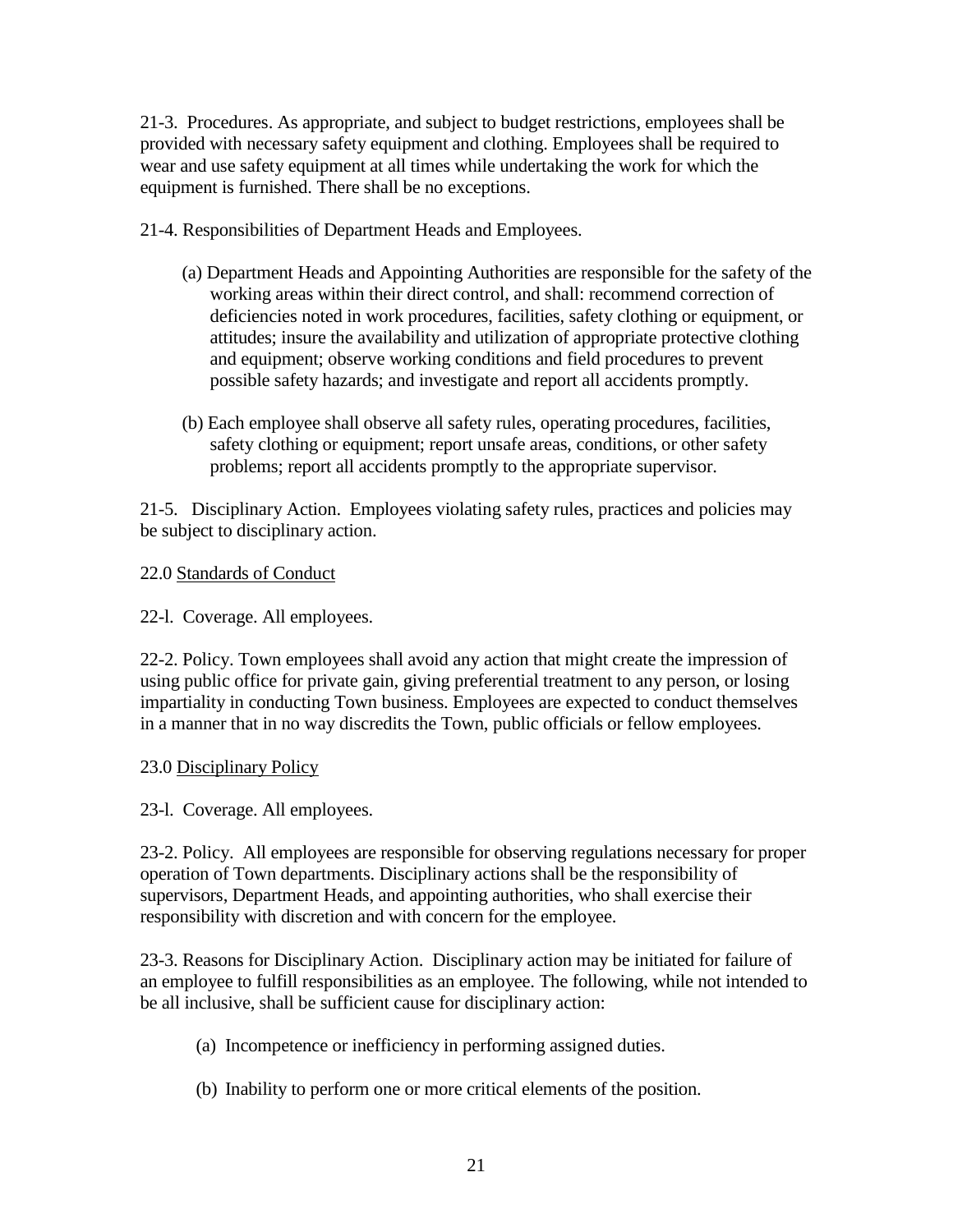- (c) Refusal to perform a reasonable amount of work or violation of any reasonable official order or failure to carry out any lawful and reasonable directions made by a proper supervisor.
- (d) Habitual tardiness or absence from duty.
- (e) Falsification of time sheets or any other official documents.
- (f) Use or possession of controlled substances (as defined in MGL 94-C) or alcohol during working hours.
- (g) Misuse or unauthorized use of Town property.
- (h) Fraud in securing appointment.
- (i) Disclosure of confidential information.
- (j) Abuse of sick leave or absence without leave.
- (k) Violation of safety rules, practices and policies.
- (l) Violation of the Town's sexual harassment policy.
- (m) Violation of the State conflict of interest laws.
- 23-4. Disciplinary Procedures. Department Heads and supervisors shall be responsible for enforcing rules and regulations. Disciplinary action shall include only the following: oral reprimand, written reprimand, disciplinary probation, suspensions, and discharge. Transferring an employee may be done whenever the best interest of the department or Town would be served. The severity of an infraction shall dictate the level of disciplinary action imposed. There is no requirement that every step be followed. Socalled "progressive discipline" assumes the offense is not a serious one. Common sense and the nature of an employee's misconduct may require starting at a higher level of discipline, even with discharge.
	- (a) Oral reprimand. A Department Head observing action of an employee warranting disciplinary action may issue an oral warning to the employee. The oral warning shall be presented with maximum regard for minimizing embarrassment to the employee and shall include a statement concerning the purpose of the warning. An oral reprimand shall be noted in the employee's personnel file.
	- (b) Written reprimand. If an oral warning shall fail to correct an action warranting disciplinary action, the Department Head shall issue a written warning including reasons for the warning and an offer of assistance on the part of the Department Head in correcting the unsatisfactory situation. A copy of the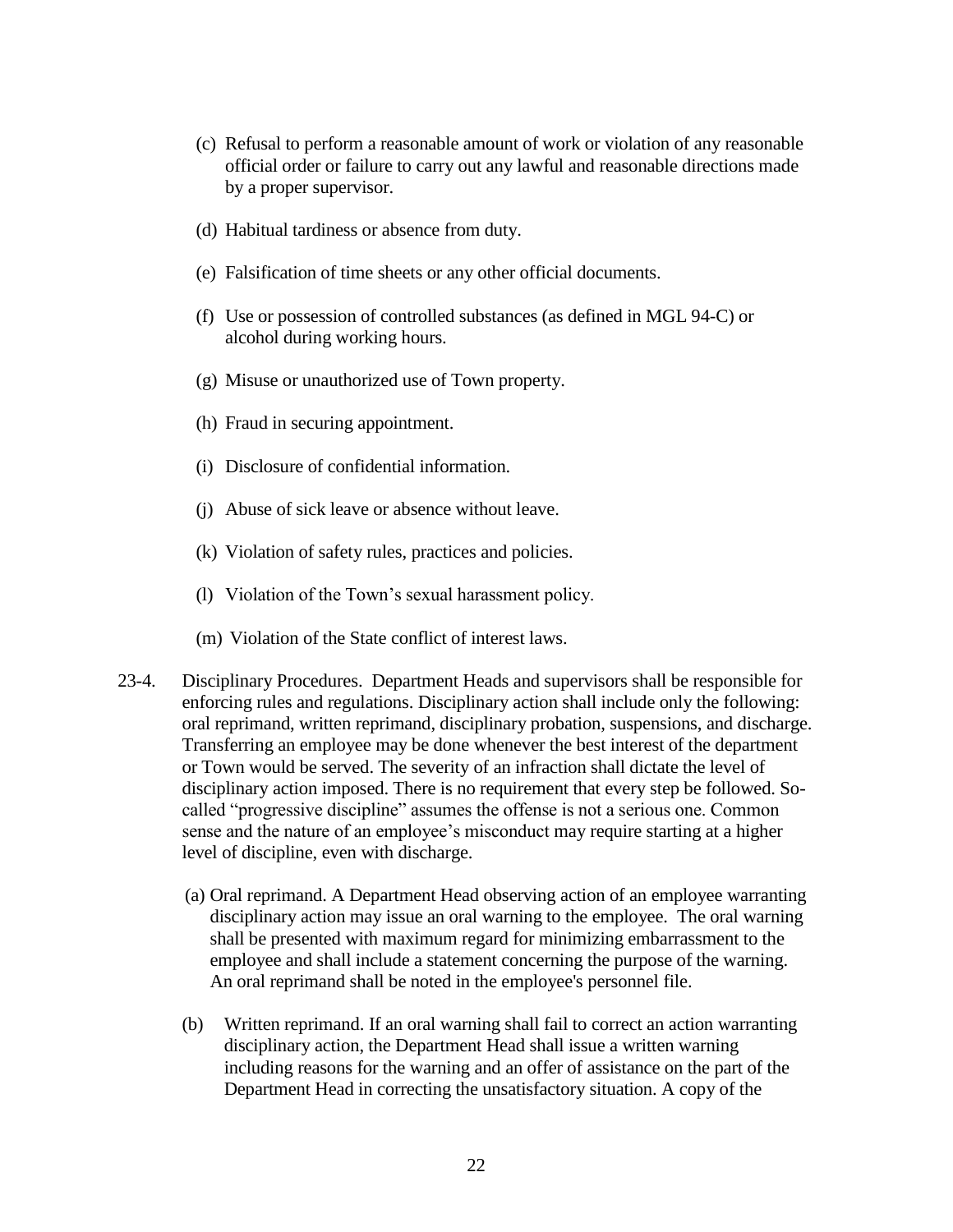written warning shall be placed in the employee's personnel file and carry a specified period in which the behavior shall be improved. The written warning shall be provided to the employee.

- (c) Disciplinary Probation. If a written warning fails to correct the situation the employee may be placed on disciplinary probation for a period of up to three (3) months by the Department Head or Appointing Authority. A written notice of such probationary period shall be provided to the employee. A copy of such notice shall be included in the employee's personnel file.
- (d) Suspension. At the discretion of a Department Head, and with sufficient cause, a Department Head may suspend an employee without pay for a period or periods not to exceed twenty (20) working days in any twelve (l2) month period. Suspension may be in lieu of oral reprimand, written reprimand, and disciplinary probation and may be effective immediately. Within forty-eight (48) hours of the effective date of the suspension the employee shall be provided with a written notice stating the reasons for and the length of the suspension. A copy of such notice shall be provided to the Personnel Board.
- (e) Discharge. An employee may be discharged for unsatisfactory job performance, violation of Town regulations, or after exhausting other disciplinary procedures. The decision to discharge an employee shall be initiated and approved by the Department Head or Appointing Authority after review by the Personnel Board. The Department Head shall provide the employee with a written notice stating the reason or reasons for the discharge and the effective date of the discharge. A copy of such notice shall be provided to the Personnel Board.

#### 24.0 Termination of Employment

- 24-1. Coverage. All employees.
- 24-2. Policy. To maintain a fair and equitable policy as it pertains to termination.
- 24-3. Classifications.
	- (a) Layoffs (including termination due to financial exigency)/Furloughs/Military Service. Employees will be eligible to receive all vacation pay as outlined in 11- 4 and Sick Leave Benefit as outlined in 12-6.
	- (b) Resignation. Employees are expected to provide the Town with a written notice of resignation at least two (2) weeks prior to the last day worked. The two (2) week period shall be exclusive of sick leave or vacation leave. The Appointing Authority, with the approval of the Personnel Board, may waive the need to work any or all of the two (2) week period. If the two (2) week period is waived, the employee will still be paid at their regular rate of pay for that time.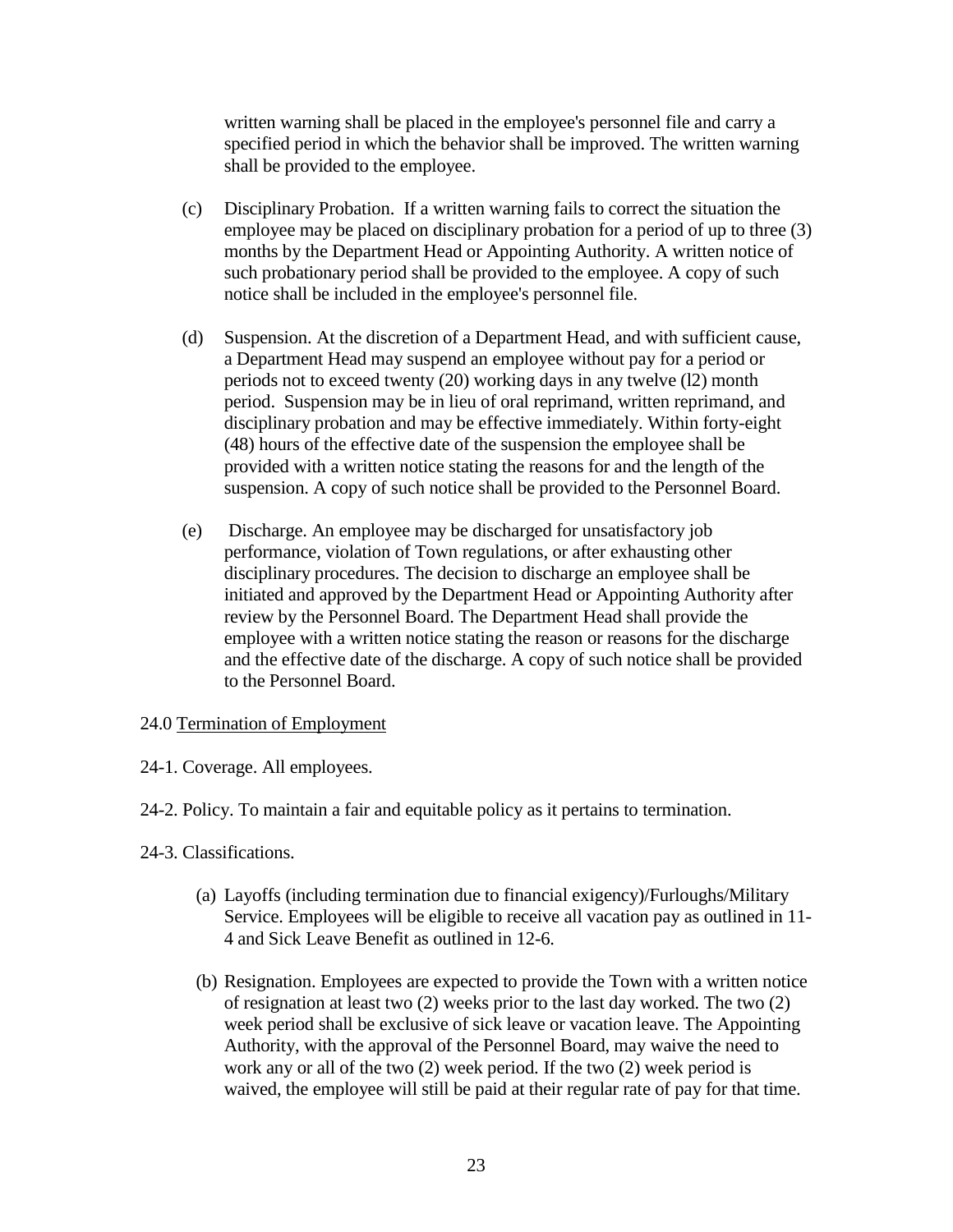Employees are eligible to receive all vacation pay as outlined in 11-4 and Sick Leave Benefit as outlined in 12-6.

- (c) No call, no show/ Resignation with less than 2 weeks' notice. An employee will be considered to have resigned his position if he fails to report to work or call in for a period of three (3) consecutive workdays. Employees will be eligible for only vacation earned but not granted in the prior year 11-4(b) and Sick Leave Benefit 12-6.
- (d) Termination for cause. Employees will be eligible only for vacation earned but not granted in the prior year 11-4 (c).

24-4 Performance Evaluation. A performance evaluation is required at separation. Satisfactory evaluation at separation is required for rehire, with the right to appeal to the Personnel Board.

### 24-5. Rehire/Recall

- (a) Recall. If an employee is recalled within twelve (12) months of his termination date, he/she will be reinstated with no loss of seniority with regards to benefits covered within this By-law, including longevity pay and personnel records. (See also Section 11-8)
- (b) Military Discharge. If application is made within 90 days of discharge, the employee's original hire date will be reinstated with no loss of seniority with regards to benefits, longevity pay and personnel records.
- (c) Rehire. If an employee is rehired within one year of termination, after completion of a period equal to the length of termination, or the probationary period, whichever is longer, the employee will be reinstated with no loss of seniority with regards to benefits covered within this By-law, including longevity pay and personnel records. (See also Section 11-8)
- (d) After reinstatement of original hire date an employee may elect to "Buy Back" his earned sick days by repaying any benefits paid to him under the Sick Leave Benefits 12-6.
- (e) Vacation payment made to such employee for accrued vacation during the year which termination occurred will be considered time granted upon reinstatement.

#### 25.0. Grievance Procedure

25-l. Coverage. All employees.

25-2. Policy. Employees shall have the right to confer with the Personnel Board on any matter that is covered by personnel policies. The Personnel Board shall have the power to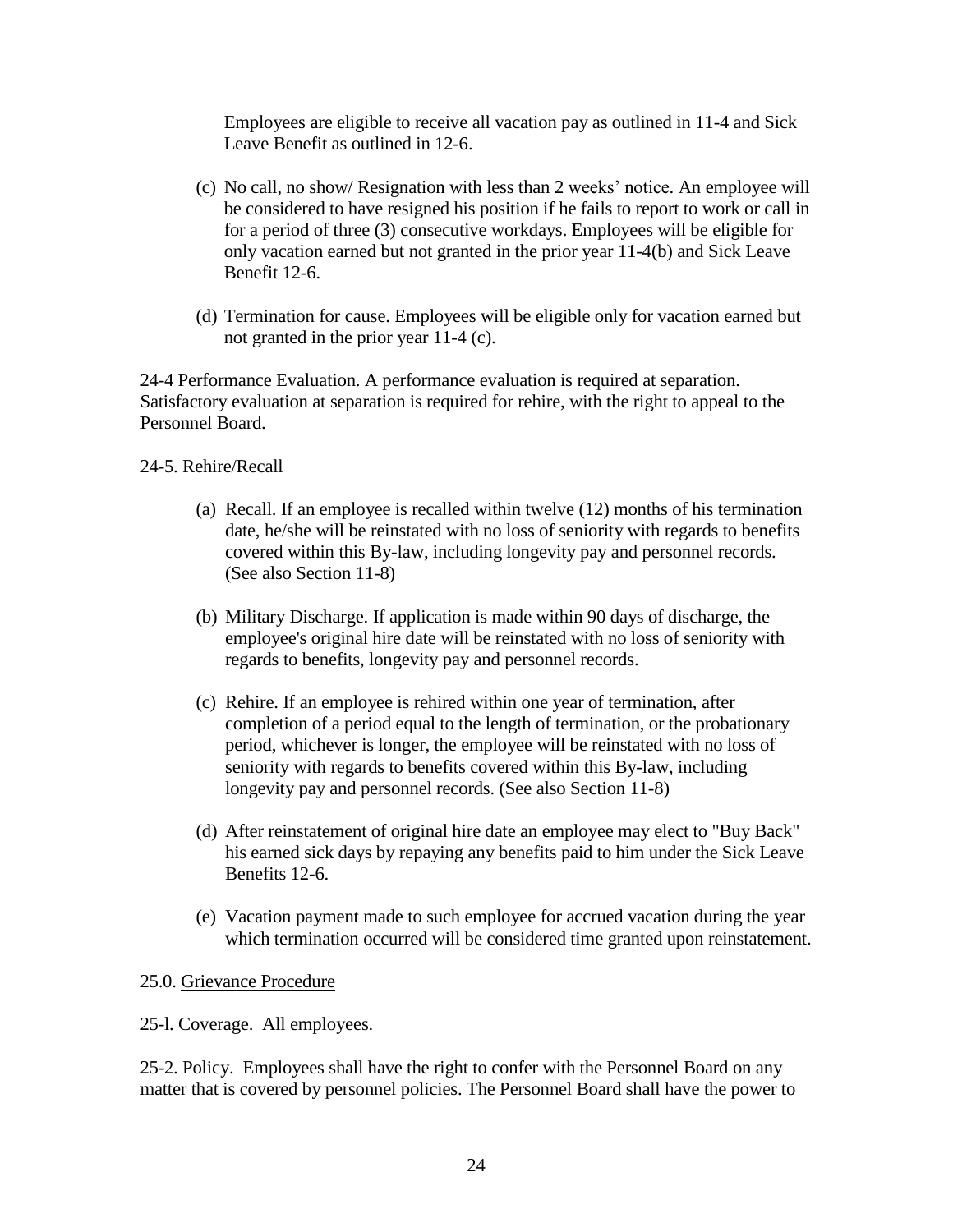adjust grievances that do not require the expenditure of funds in excess of available appropriations.

25-3. Grievance Procedure. Grievances shall relate to improper application of the personnel By-law or disciplinary procedures. Grievances shall be resolved in the following manner:

- (a) Employees are encouraged to discuss any matter of dispute with a Department Head in a mutual effort to resolve any problem or misunderstanding. Failing to resolve any grievance in an informal manner, an aggrieved employee may present a grievance in writing to a Department Head along with all pertinent information relative to the grievance and indicating the relief that is desired. The Department Head shall within seven (7) working days of receipt of a grievance provide an answer in writing to the aggrieved employee, a copy of which shall be provided to the Personnel Board.
- (b) If the grievance has not been resolved as provided in (a) above, the aggrieved employee may within seven (7) working days after receipt of the written answer from the Department Head or within fifteen (l5) working days after presentation of the grievance to the Department Head, present the grievance in writing to the Personnel Board. The Personnel Board shall schedule a hearing on the grievance and shall answer the grievance within twenty (20) working days after its receipt. The Department Head and employee shall have the right to attend such hearing.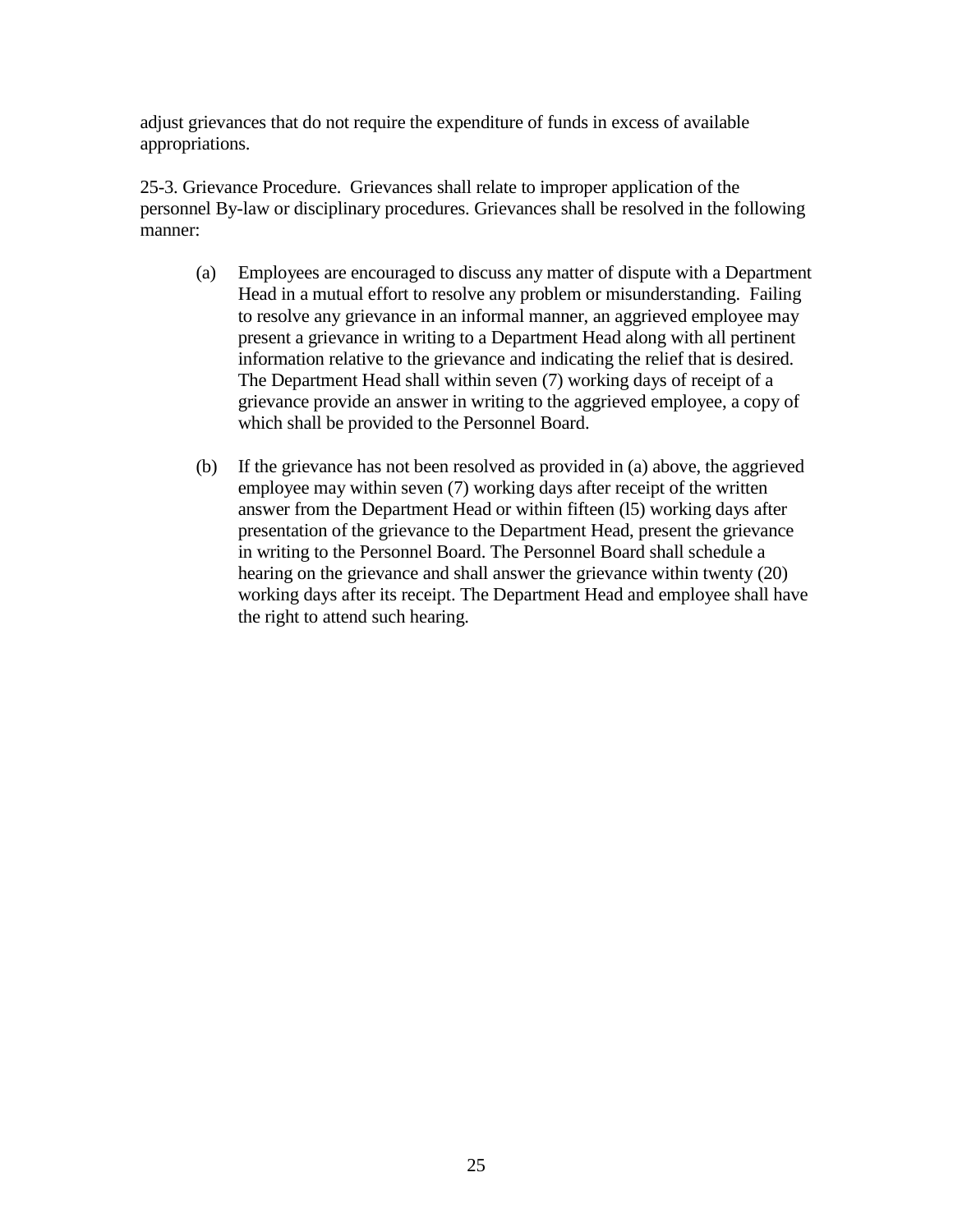# 26. 0 Classification and Compensation Plans (Effective November 17, 2015 - Revised April  $12, 2016$

# 26.1 Year Round Classification Plan

| <b>GRADE 1</b>  | <b>Circulation Assistant</b><br>Custodian<br>Kitchen Manager                                                                                                           |
|-----------------|------------------------------------------------------------------------------------------------------------------------------------------------------------------------|
| <b>GRADE 2</b>  | <b>Administrative Clerk</b><br><b>Building Maintenance Worker</b><br><b>Highway Department Laborer</b>                                                                 |
| <b>GRADE 3</b>  | <b>Administrative Assistant</b><br><b>Animal Control Officer</b><br>Reference and Technology Librarian<br>Programming Coordinator/Administrative Assistant (4/12/2016) |
| <b>GRADE 4</b>  | <b>Associate Assessor/Data Collector</b><br>Assistant Librarian/Children's Librarian/Youth Librarian<br><b>Executive Assistant</b><br><b>Outreach Coordinator</b>      |
| <b>GRADE 5</b>  | Head of Circulation/Assistant Library Director (4/12/2016)                                                                                                             |
| <b>GRADE 6</b>  | <b>Board Administrator</b><br><b>Local Building Inspector</b><br>Patrol Officer                                                                                        |
| <b>GRADE 7</b>  | Council on Aging Director<br><b>Health Agent</b><br><b>Library Director</b>                                                                                            |
| <b>GRADE 8</b>  | Inspector of Buildings/Zoning Enforcement Officer<br><b>Police Sergeant</b><br><b>Principal Assessor</b><br><b>Town Accountant</b><br>Treasurer                        |
| <b>GRADE 9</b>  | <b>Police Lieutenant</b>                                                                                                                                               |
| <b>GRADE 10</b> | <b>Town Administrator</b>                                                                                                                                              |
| <b>GRADE 11</b> | None                                                                                                                                                                   |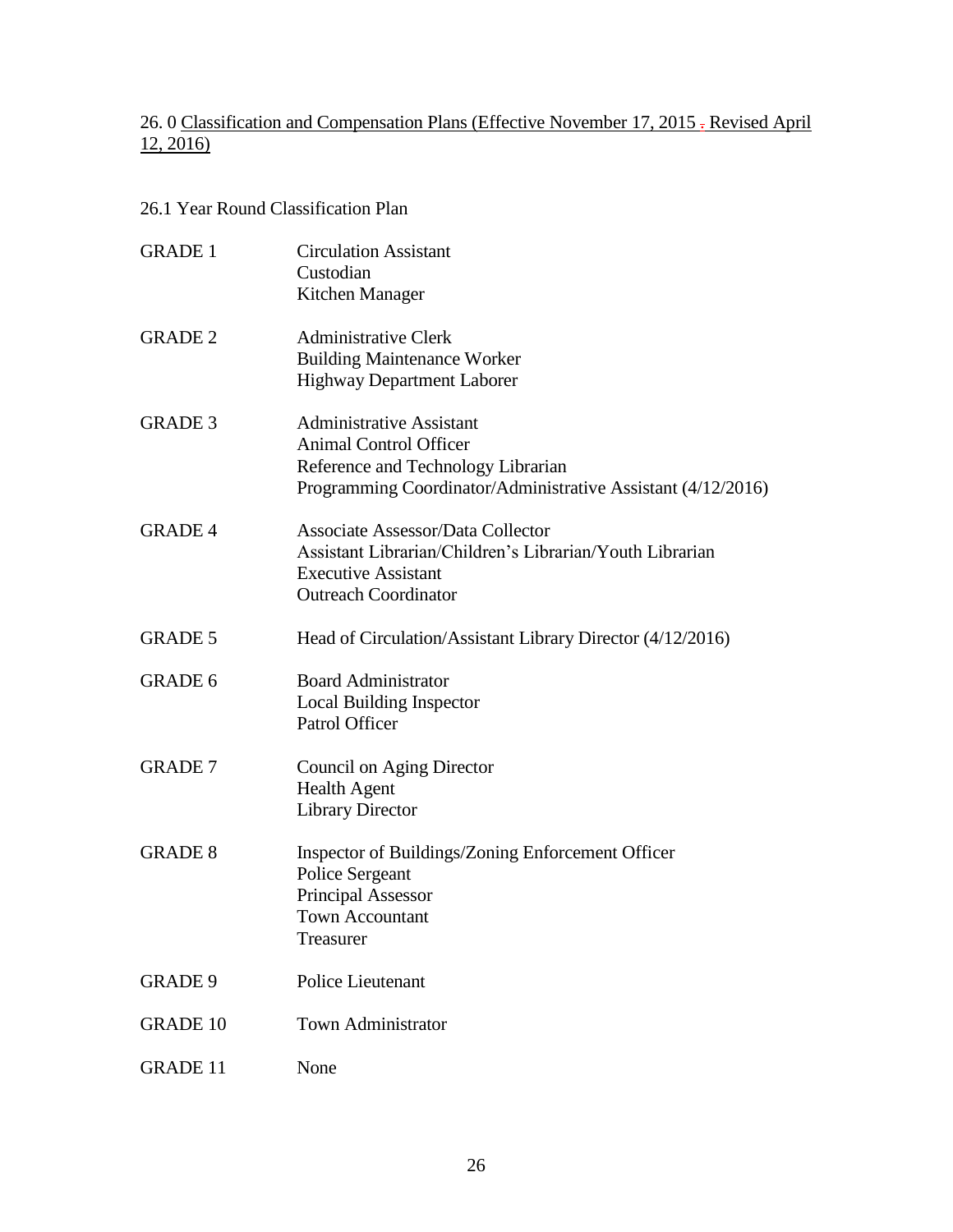# 26.2 Classification Plan– Seasonal (Effective November 17, 2015)

| <b>GRADE</b> | 1 | Library Page $(4/13/10)$                                                                               |
|--------------|---|--------------------------------------------------------------------------------------------------------|
| <b>GRADE</b> | 2 | Parking Lot Attendant                                                                                  |
| <b>GRADE</b> | 3 | Beach Sticker Seller<br><b>Assistant Recreation Instructor</b><br><b>Summer Parking Officer (WTPD)</b> |
| <b>GRADE</b> | 4 | Assistant Swim Instructor<br>Tennis Instructor<br><b>Highway Department Laborer</b>                    |
| <b>GRADE</b> | 5 | Lifeguard<br>Swim Instructor<br><b>Recreation Instructor</b><br>Summer Patrolman (WTPD)                |
| <b>GRADE</b> | 6 | <b>Acting Summer Program Director</b>                                                                  |
| <b>GRADE</b> | 7 | <b>Summer Program Director</b>                                                                         |